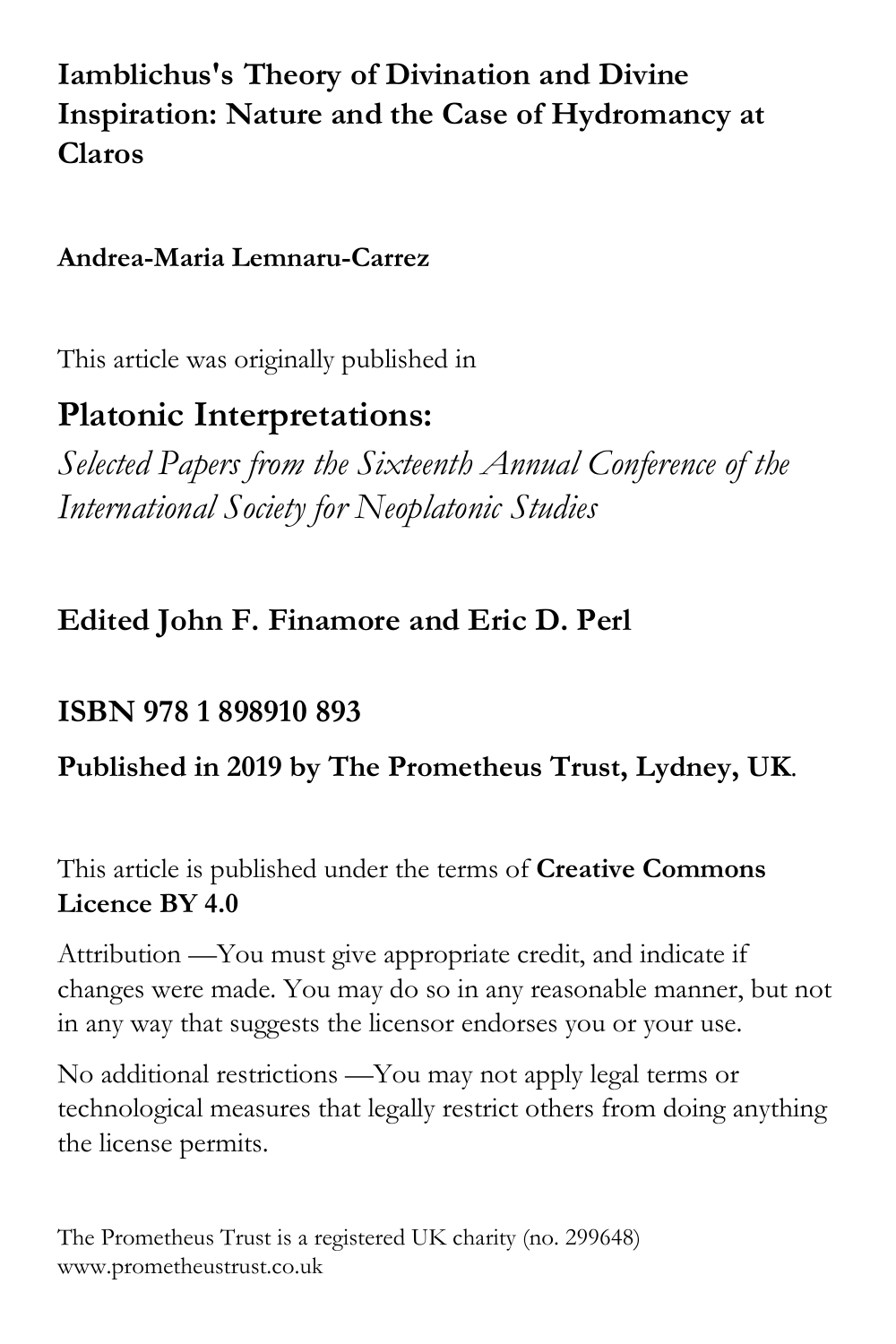# Iamblichus's Theory of divination (μαντική) and Divine inspiration (θεία ἐπίπνοια): Nature and the Case of Hydromancy at Claros

### Andreea-Maria Lemnaru-Carrez

Iamblichus, along with mystery cults<sup>[1](#page-1-0)</sup> that were spreading in Late Antique[2](#page-1-1) Mediterranea, theorized various types of μαντική in the second part of his *De Mysteriis*, that one can categorize in two distinct groups : those belonging to inductive techniques such as augury and the interpretation of σύμβολα on the one hand, and those caused by divine inspiration: θεία ἐπίπνοια, θεία μανία and ἐνθουσιασμός on the other hand.

 His exposition focuses on the mechanisms and causes of the latter, which play a major part in theurgical technique, as he delivers a scientific analysis of the phenomenon of possession (κατοκωγῆ).

 According to Iamblichus, the purpose of μαντική is the prophet's (μάντις) soul's union (ἕνωσις) with the divine, which result in a πρόγνωσις of the future and enables the soul to temporarily free itself from its spatio-temporal limits while still in its mortal body. And as such, this experience seems to be of the utmost sotereriological value. However, from a philosophical point of view, it seriously challenges Iamblichus's theology, and most of all, the status of divinity in regards to nature. Indeed, if the gods are transcendent in an ontological and hierarchical sense, which would prevent the very possibility of their union with a human soul, they are immanent throughout their presence and illuminations of the cosmos. But if it is so, are they to divinize the prophet's soul or is it meant to remain their mere instrument?

<span id="page-1-1"></span><span id="page-1-0"></span><sup>1</sup> This study will rely on J. Dillon's, E.C Clarke and J.P Hershbell's edition of the *De Mysteriis,* Society of Biblical Literature, Atlanta, 2003, which will be referred to as DM. For Iamblichus's theorization of possession in mystery cults, see DM III,8 p. 137-144. Cf. also R. Turcan *Les cultes orientaux dans le monde Romain,*  Paris, 1983 ; R. Pettazzoni, " Les mystères Grecs et les religions à mystères de l'Antiquité " in *Cahiers d'Histoire Mondiale*, II, p.303-312; but first and foremost, W. Burkert, *Antike Mysterien, Funktionen und Gehalt,* C. H. Beck, Munich, 1987. 2 See P. Athanassiadi, *Païens et chrétiens dans un âge d'angoisse,* Belles Lettres, 2010.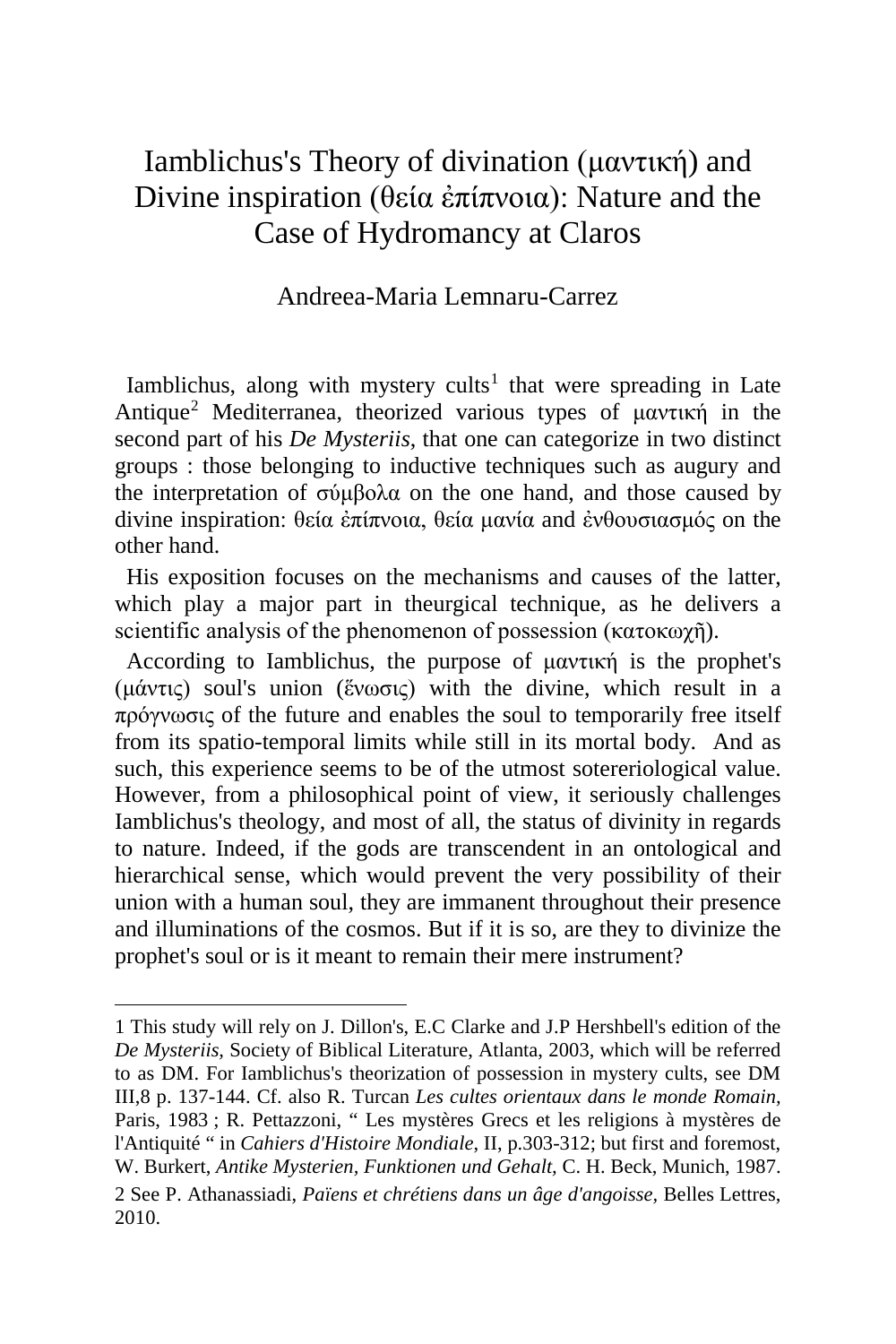Iamblichus, guided by his characteristic will to organize and systematize religious *phenomena*, introduces various degrees of θεία ἐπίπνοια and κατοκωκή, classified by level of intensity and union with the divine. While stressing the difference between the causes and the symptoms of divinatory inspiration, Iamblichus insists on its most important sign: the descent of a πνεῦμα made of immaterial and noetic fire into the prophet<sup>[3](#page-2-0)</sup>.

 Nevertheless, in divinatory inspiration, this gradual union with the divine doesn't seem to be an abduction: the god does not take the oracle, but comes to him, visits him, which results in his soul's αναγωγή<sup>[4](#page-2-1)</sup>, a feature that differenciates it from theurgical ascent, where the soul ascends<sup>[5](#page-2-2)</sup> on its ὄχημα πνεῦμα<sup>[6](#page-2-3)</sup> during the god's descent<sup>[7](#page-2-4)</sup>. The steps of the deity's descent raise the so-called debate between Plotinus and Iamblichus $8$  about the soul's complete or partial descent: if the soul has fully fallen<sup>[9](#page-2-6)</sup>, which means that no part of it remains "above", it can't reunite with its celestial part without going ritually through the whole realm of generation. This necessity leads us to highlight the importance of hydromancy in Iamblichus's theorization of μαντική, since he intends to both conserve water's sacredness and deny the natural or demonic causes of κατοκωκή.

<span id="page-2-0"></span><sup>3</sup> See H. Lewy, *Chaldean Oracles and Theurgy,* ed. M. Tardieu, Institut d'Etudes Augustieniennes, 2011 (1956) p. 39; p. 44-45; p. 60; p. 85 n. 70.

<span id="page-2-1"></span><sup>4</sup> See P. Athanassiadi, *Dreams, Theurgy and Freelance Divination: The Testimony of Iamblichus,* The Journal of Roman Studies, Vol. 83 (1993), pp. 115- 130.

<span id="page-2-2"></span><sup>5</sup> See H. Lewy, *Chaldean Oracles and Theurgy* op. cit. p. 170-171; 210 ; 413 and 414 for the steps of theurgical ascent.

<span id="page-2-3"></span><sup>6</sup> See mostly E.R. Dodds, *The Elements of Theology, "*the Astral Body in Neoplatonism ", p. 313-321 and J. Finamore, *Iamblichus and the Theory of the Vehicle of the Soul,* The American Philological Association, 1985.

<span id="page-2-4"></span><sup>7</sup> See C. Addey, *Divination and Theurgy in Neoplatonism,* Ashgate, p. 221-222, 2014.

<span id="page-2-5"></span><sup>8</sup> Despite this important opposition between Plotinus and Iamblichus, see Iamblichus's f. 34, *In Timaeum* book 2 II, in J. Dillon, *Iamblichus, the Platonic Commentaries,* 2009, p. 137 where he seems to have accused Porphyry of being un-plotinian (μὴ πλωτίνριον), "being in agreement with Plotinus himself" according to Proclus. Therefore Iamblichus and Plotinus at least agreed on the intellegible paradigms (τὰ νοητὰ τοῦ κόσμου παραδείγματα) of the cosmos' preexistence over nature. See also ibid. p. 307-309 for discussion.

<span id="page-2-6"></span><sup>9</sup> See Iamblichus, *De Anima,* ed. and trans. J. D and J. Finamore, Brill, Leiden, 2002.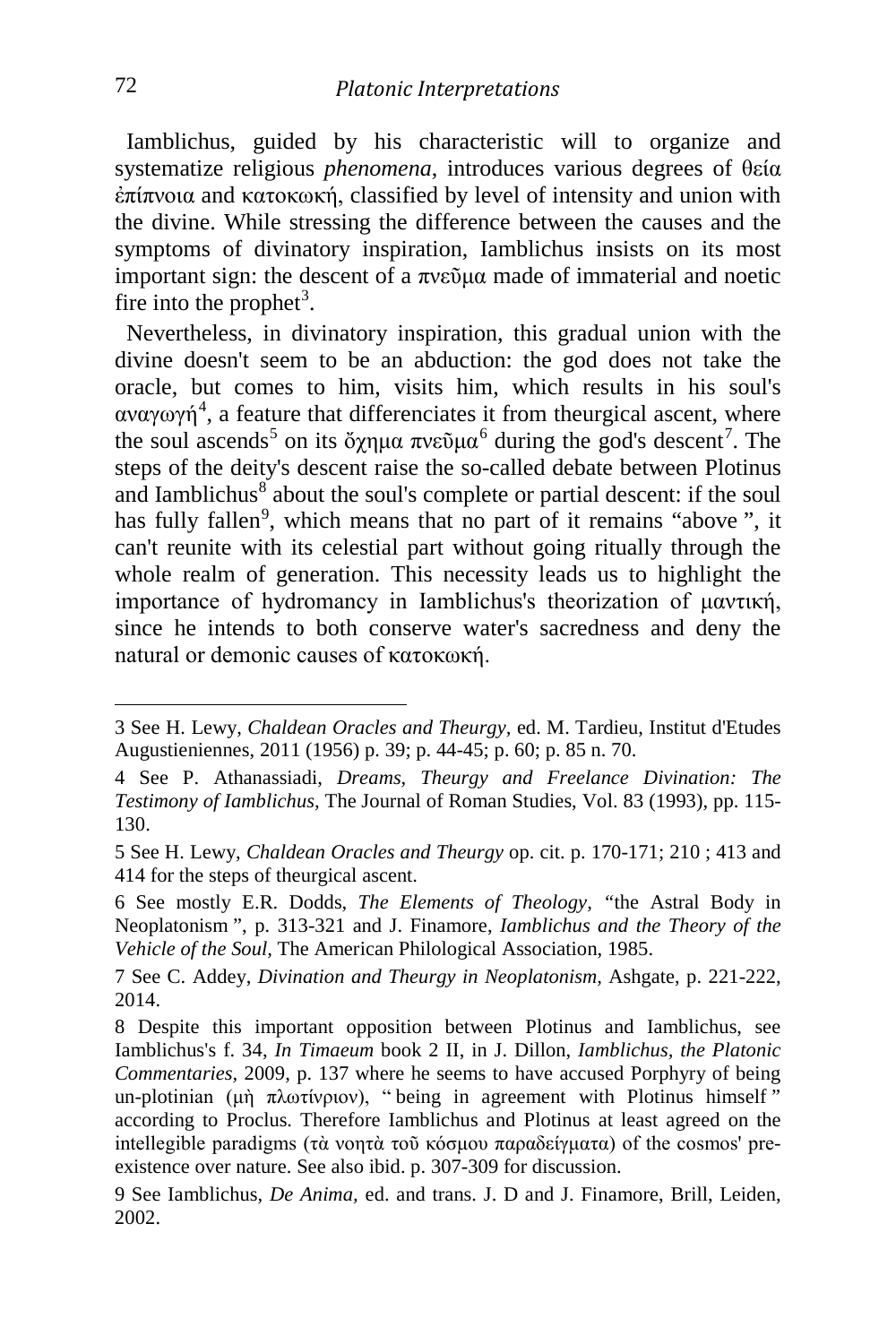Therefore, to what extent does Iamblichus succeed in maintaining both the divine's immanence and transcendence? How does he account for the causes of divine inspiration? How does θεία ἐπίπνοια result in divination, and foreknowledge of the future  $(\pi \rho \acute{o} \gamma \gamma \omega \sigma \iota \zeta^{10})$ ? Last but not least, what arguments does Iamblichus develop to justify the specific case of hydromancy, which leads him to accept nature as part of the sacred, and yet maintain the divine's transcendence?

 This study will first focus on the common metaphysical ground Iamblichus wishes to provide all types of θεία ἐπίπνοια, and shall afterwards address the case of a hydromantic oracle<sup>[11](#page-3-1)</sup> ( $\gamma$ ρησμος): Claros (Colophon) in Asia Minor, in order to study Iamblichus's arguments in favor and against the power of water in the oracle's inspiration.

### Degrees and types of divine inspiration

 Iamblichus, in *De Mysteriis,* III, wishes to provide a scientific and organized account of the forms and degrees of θεία ἐπίπνοια:

῎Εστι δὴ οὖν πολλὰ τῆς θείας κατοκωχῆς εἴδη καὶ πολλαχῶς ἡ θεία ἐπίπνοια ἀνακινεῖται, ὅθεν δὴ καὶ πολλὰ τὰ σημεῖα αὐτῆς ἐστι καὶ διαϕέροντα. Τοῦτο μὲν γὰρ οἱ θεοὶ διαϕέροντες, ἀϕ' ὧν ἐπιπνεόμεθα, καὶ τὴν ἐπίπνοιαν ποιοῦσιν ἑτέραν, τοῦτο καὶ ὁ τρόπος τῶν ἐνθουσιασμῶν παραλλάττων ποιεῖ καὶ τὴν θεοϕορίαν ἑτέραν. ῍Η γὰρ ὁ θεὸς ἡμᾶς ἔχει, ἢ ἡμεῖς ὅλοι τοῦ θεοῦ γιγνόμεθα, ἢ κοινὴν ποιούμεθα πρὸς αὐτὸν τὴν ἐνέργειαν· καὶ ποτὲ μὲν τῆς ἐσχάτης δυνάμεως τοῦ θεοῦ μετέχομεν, ποτὲ δ' αὖ τῆς μέσης, ἐνίοτε δὲ τῆς πρώτης· καὶ ποτὲ μὲν μετουσία ψιλὴ γίγνεται, ποτὲ δὲ καὶ κοινωνία, ἐνίοτε δὲ καὶ ἕνωσις τούτων τῶν ἐνθουσιάσεων·

There are, therefore, many kinds of divine possession (πολλά τῆς θείας κατοκωχῆς εἴδη), and divine inspiration (θεία ἐπίπνοια) is aroused in many ways. Hence, there are indeed many different signs of it. For, on the one hand, the gods by whom we are inspired are different and produce diverse inspiration; on the

<span id="page-3-0"></span><sup>10</sup> See DM III,1 p. 119 ; DM III I p. 121 ; III 2 p. 125 ; III,12 p. 151 ; III,22 p. 177.

<span id="page-3-1"></span><sup>11</sup> For a general study of oracles in Late Antiquity, see A. Busine *Paroles d'Apollon. Pratiques et traditions oraculaires dans l'Antiquité tardive (Iiè-IVè siècle),* Leiden and Boston, Brill, 2005.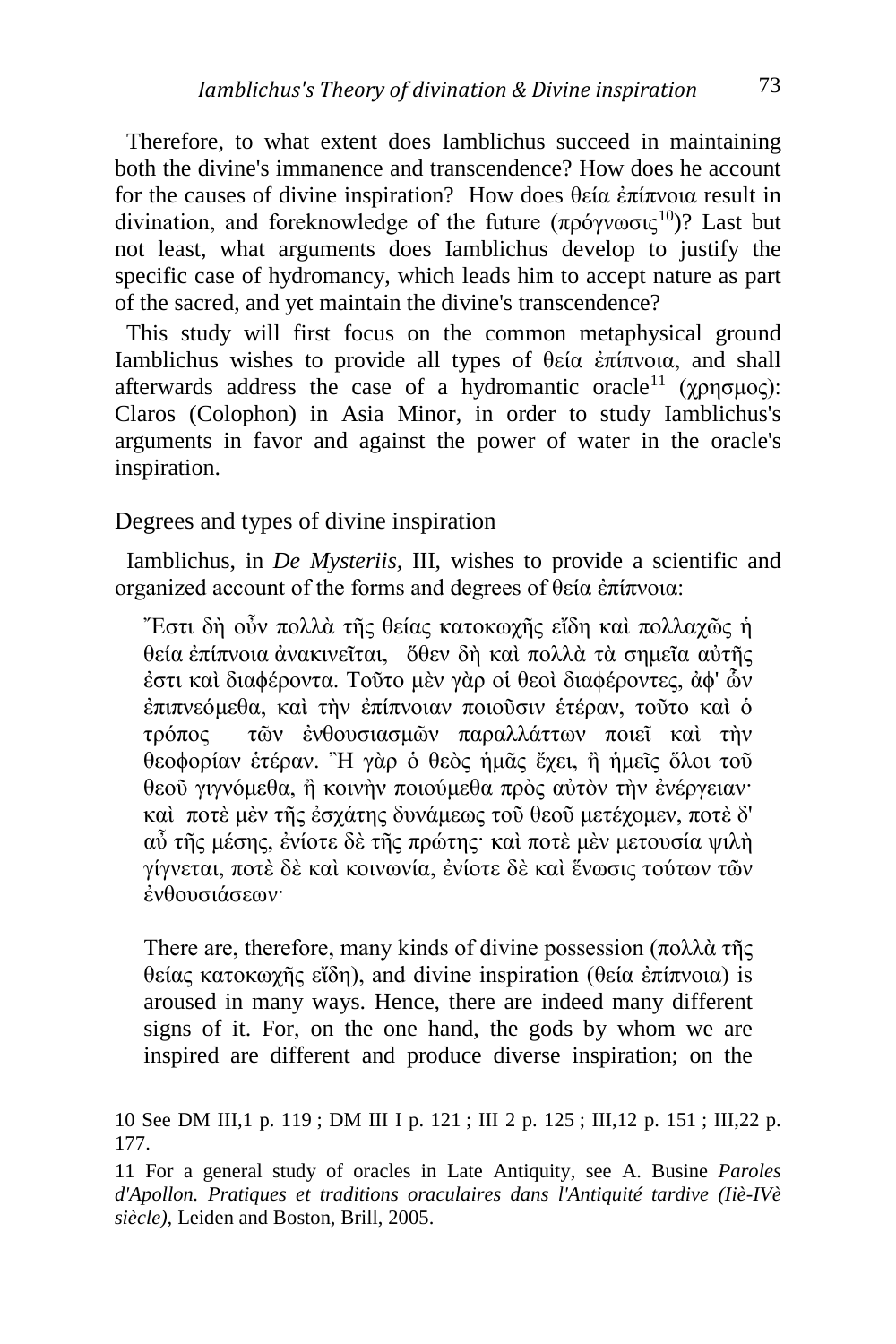other hand, the manner of enthusiasm in its alterations makes the divine possession also different (τῶν ἐνθουσιασμῶν παραλλάττων ποιεῖ καὶ τὴν θεοϕορίαν ἑτέραν).

For either the god possesses us (ὁ θεὸς ἡμᾶς ἔχει), or we become wholly the god's property ( $\hat{\eta}$  ήμεῖς ὅλοι τοῦ θεοῦ γιγνόμεθα), or we exercise our activity in common with him (ή κοινήν ποιούμεθα πρὸς αὐτὸν τὴν ἐνέργειαν). And sometimes we share in the god's lowest power (τῆς ἐσχάτης δυνάμεως), sometimes in his intermediate (τῆς μέσης), and sometimes in his primary power (τῆς πρώτης). And sometimes there is a mere presence (παρουσία), sometimes a communion (κοινωνία), and sometimes even a union (ἕνωσις).<sup>[12](#page-4-0)</sup>

 According to Iamblichus, divination is indeed a category of θεία μανία<sup>[13](#page-4-1)</sup>. As a result of this statement, the first issue he has to face is the nature of divine inspiration: is it natural or supernatural? And if it is indeed supernatural, why does nature seem to play a part in it? Before addressing this delicate matter, Iamblichus sets up a general and systematic theory of enthusiasm he will further use in all his observations on religious experience.

 He asserts that "divine possession is neither the accomplishment of the body nor of the soul, nor of both together, nor do these contain in themselves some cause of divine alteration, nor is it the nature of the greater to be generated from the inferior<sup>14</sup>", and that "the gift of foreknowledge" is "sent down by the gods<sup>[15](#page-4-3)</sup>". This gift is "advantageous to souls for saving (σώζειν) and leading them upwards (ἀνάγειν)[16](#page-4-4)". Unlike Plutarch in his *De Defectu Oraculorum[17](#page-4-5)* who

- <span id="page-4-3"></span>15 DM III,1 p. 119.
- <span id="page-4-4"></span>16 DM X,4 p. 349.

<span id="page-4-5"></span>17 *De defectu oraculorum,* 38. τὸ γὰρ ἀφισταμένων καὶ ἀπολειπόντων τὰ χρηστήρια τῶν δαιμόνων ὥσπερ ὄργανα τεχνιτῶν ἀργὰ καὶ ἄναυδα κεῖσθαι λεχθὲν ἕτερον λόγον ἐγείρει μείζονα τὸν περὶ τῆς αἰτίας καὶ δυνάμεως, αἷς χρώμενοι ποιοῦσι κατόχους τοῖς ἐνθουσιασμοῖς καὶ φαντασιαστικοὺς τοὺς προφήτας καὶ τὰς προφήτιδας. οὐ γὰρ οἷόν τε τὴν ἔκλειψιν αἰτιᾶσθαι τοῦ ἀπαυδᾶν τὰ μαντεῖα μὴ πεισθέντας ὃν τρόπον ἐφεστῶτες αὐτοῖς καὶ παρόντες ἐνεργὰ καὶ λόγια ποιοῦσιν οἱ δαίμονες. (For what was said then, that when the demons withdraw and forsake the oracles, these lie idle and inarticulate like the instruments of musicians, raises another question of greater importance regarding

<span id="page-4-0"></span><sup>12</sup> DM III, 5 p. 131

<span id="page-4-1"></span><sup>13</sup> DM III,8 p. 137.

<span id="page-4-2"></span><sup>14</sup> Ibid.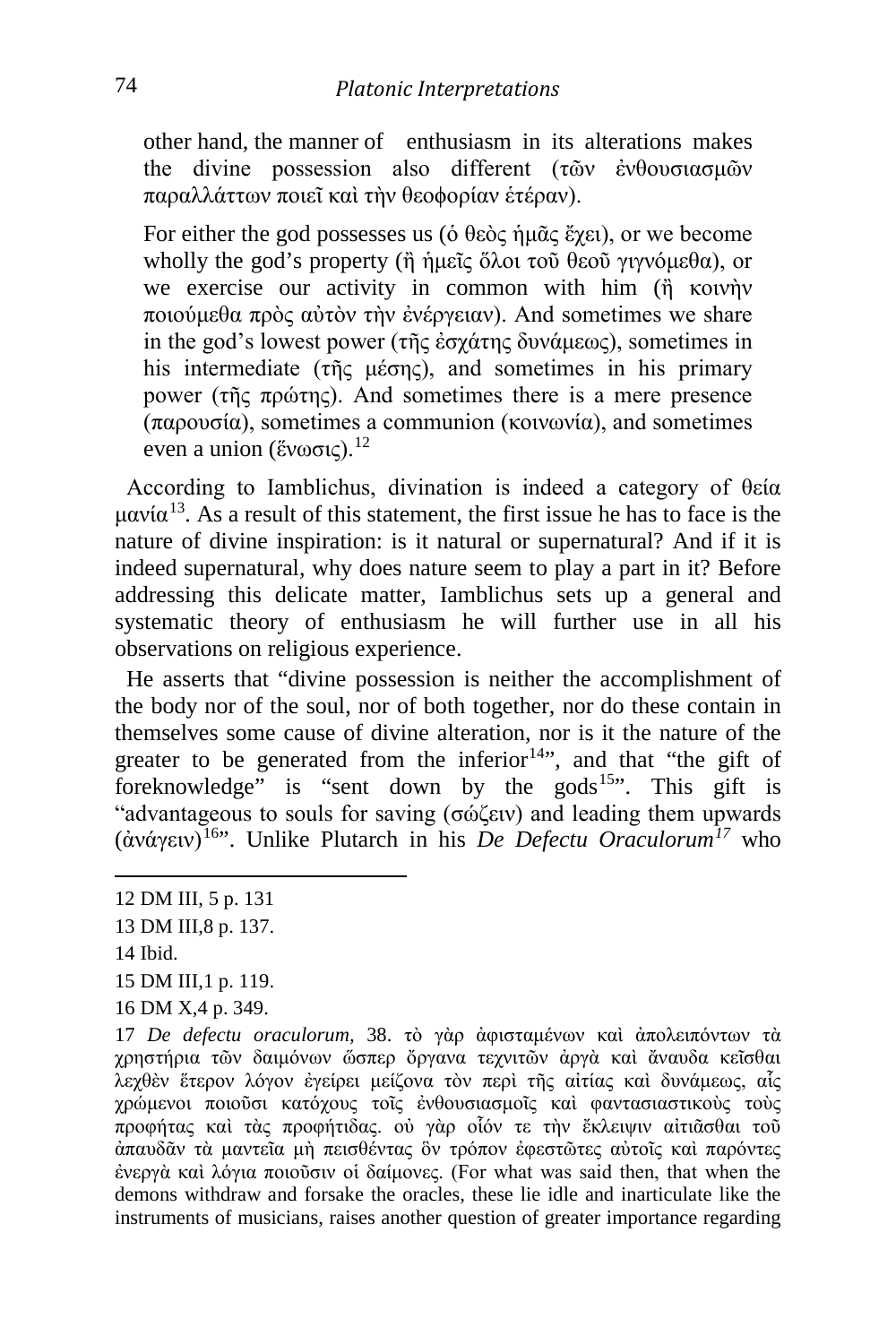mentions demonic intervention in μαντικὴ, Iamblichus insists on the gods as the only cause of θεία ἐπίπνοια, excluding by all means any intervention of inferior supernatural beings.

 Foreknowledge, according to Iamblichus, would directly derive "from the gods who in themselves possess the limits of all knowledge of existing things, from whom the mantic power is distributed throughout the whole cosmos, and among all the different natures found there<sup>[18](#page-5-0)</sup>".

 Another striking feature of Iamblichus's theorization of divine inspiration is the difference between θεία ἐπίπνοια and κατοκωχῆ. Although they seem at first equal, the latter is the result, or effect of the first. Therefore, divine inspiration is prior to the phenomenon of possession as its very consequence.

 Iamblichus encompasses both in the general category of ἐνθουσιασμός, which literally means to be in a god (ἔνθεος), whose mode may vary according to the deity who inspires it. Therefore, enthusiasm is the very phenomenon of manifestation of the deity through the oracle, which can be separated in several types of trance, and several corresponding symptoms or signs $^{19}$ .

 Οf utmost importance is the capacity of the soul to act in common with the god, at the highest level of κατοκωκή. This single and common activity between the soul and the god highly contrasts with the multiplicity of his powers. To put it in other words, according to the power we share in, the lowest, the intermediate or the first and highest, the degree of union between the oracle's soul and the god varies until it culminates in ecstatic ἔνωσις, although Iamblichus stresses that this state of trance is not a mere frenzy, but an "exaltation and transference to what is superior<sup>[20"](#page-5-2)</sup> (ἐπὶ τὸ κρεῖττον ἀναγωγὴ καὶ μετάστασις).

 Let us now review the different stages of the soul's common ἐνέργεια with the deity which descends upon it. The very presence of the god

<span id="page-5-2"></span>20 See DM III,7 p. 135

the causative means and power which they employ to make the prophetic priests and priestesses possessed by inspiration and able to present their visions. For it is not possible to hold that the desertion by the demons is the reason for the silence of the oracles unless we know precisely the manner in which the demons, by having the oracles in their charge and by their presence there, make them active and articulate.)

<span id="page-5-0"></span><sup>18</sup> DM op. cit. III,1 p. 121.

<span id="page-5-1"></span><sup>19</sup> For these symptoms, which are all related to ritually induced physical anaesthesia, see DM III,4 p. 128-131.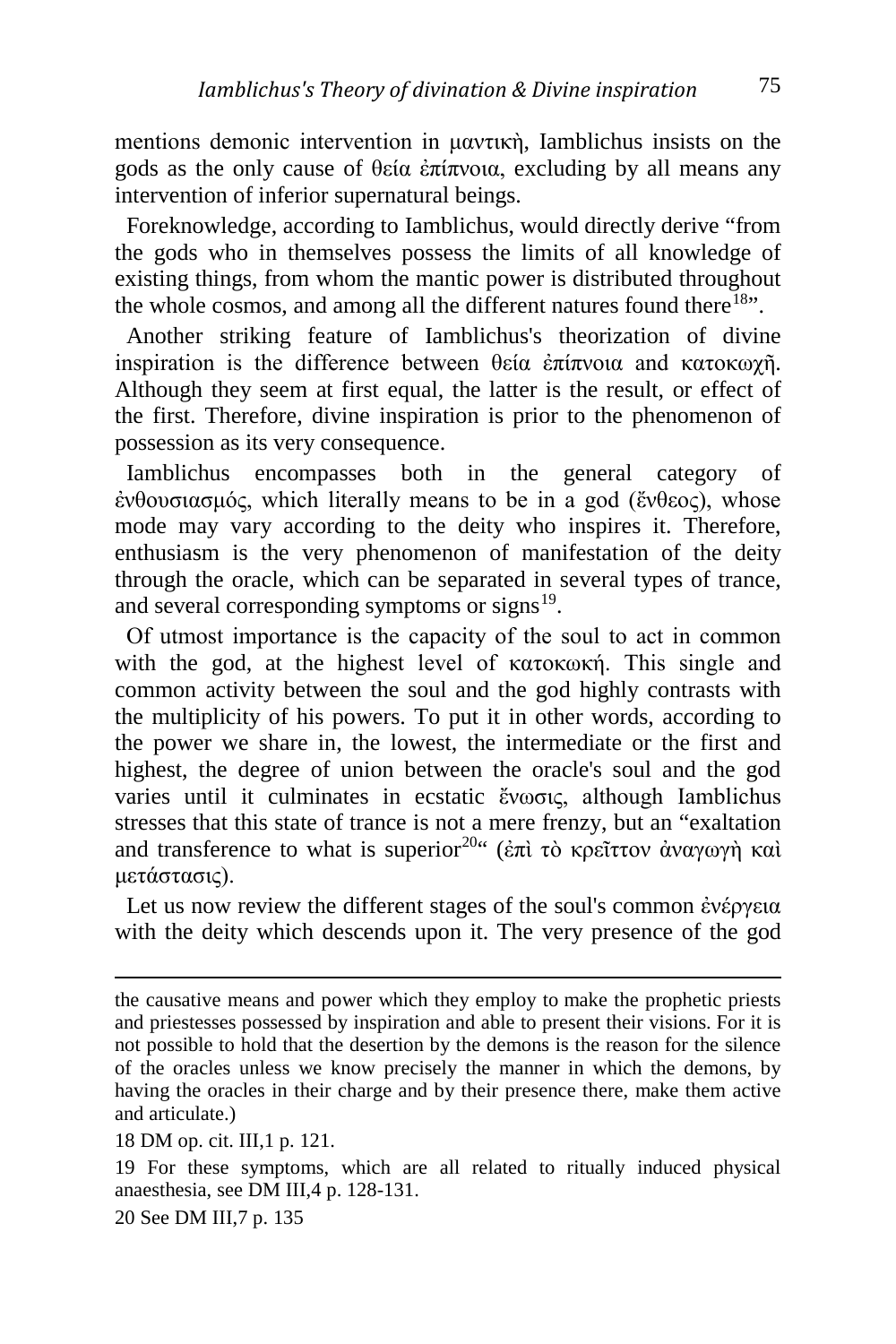causes the soul to participate in his lowest power. In this first case, which seems to correspond to visions, the divine spirit and the oracle's soul are separated, each of them conserving their individuality. When the soul achieves a κοινωνία with the deity, it participates in its intermediate power. The supreme level of enthusiasm results in the soul's unification with the deity in accordance with its participation and its nature. In Apuleius's *Metamorphoses,* XI, Lucius's vision of Isis culminates in his ιερός γάμος with the goddess, although it does not involve common πρόγνωσις, but the very glimpse from the soul's future postmortem condition, as a consequence of the temporary remembrance of its divine essence.

 According to Iamblichus, this blissful trance is bound to purify the luminous vehicle of the soul through the oracle's complete loss of selfconsciousness<sup>21</sup>, as the prophet symmetrically becomes the vehicle of the gods<sup>[22](#page-6-1)</sup>:

πάρεστι δ' εὐθὺς καὶ χρῆται ὡς ὀργάνῳ τῷ προϕήτῃ οὔτε ἑαυτοῦ ὄντι οὔτε παρακολουθοῦντι οὐδὲν οἷς λέγει ἢ ὅπου γῆς ἐστιν· ὥστε καὶ μετὰ τὴν χρησμῳδίαν μόγις ποτὲ ἑαυτὸν λαμβάνει.

(The divine pneuma) uses the prophet as an instrument ( $\dot{\omega}$ ς ὀργάνω τῶ προϕήτῃ) while he is neither himself nor has any consciousness (οὔτε παρακολουθοῦντι) of what he says or where on the earth he is, so that even after prophesying, he sometimes scarcely gets control of himsel $f<sup>23</sup>$  $f<sup>23</sup>$  $f<sup>23</sup>$ 

<span id="page-6-2"></span>23 DM III,11 p. 147.

<span id="page-6-0"></span><sup>21</sup> For this complete loss of self-consciousness during enthusiasm see also DM op. cit. III,4 p. 129 : "In this area also, I want to make clear the characteristic signs (τὰ τεκμήρια) of those who are truly possessed by the gods (τῶν ὀρθῶς κατεχομένων ὑπὸ τῶν θεῶν παραδεῖξαι). For if they have subjected their entire life as a vehicle or instrument ( $\dot{\omega}$ ς ὄχημα ή ὄργανον) to the gods who inspire them, either they exchange their human life for the divine, or they direct their own life towards the god. They neither act according to sensation, nor are they awake in the manner of those who have their senses aroused; neither do they themselves apprehend the future, nor are they moved like those who act according to purpose. But they are not even conscious of themselves (οὐδὲ παρακολουθοῦσιν ἑαυτοῖς) neither as they were before, nor in any other fashion, nor, in general, do they turn (ἐπιστρέϕουσιν εἰς ἑαυτοὺς) their personal intelligence upon themselves, nor do they project any personal knowledge."

<span id="page-6-1"></span><sup>22</sup> See G. Shaw, " Containing Ecstasy : the Strategies of Iamblichean Theurgy ", Dionysius XXI (2003), p. 53-88 and especially p. 59-60.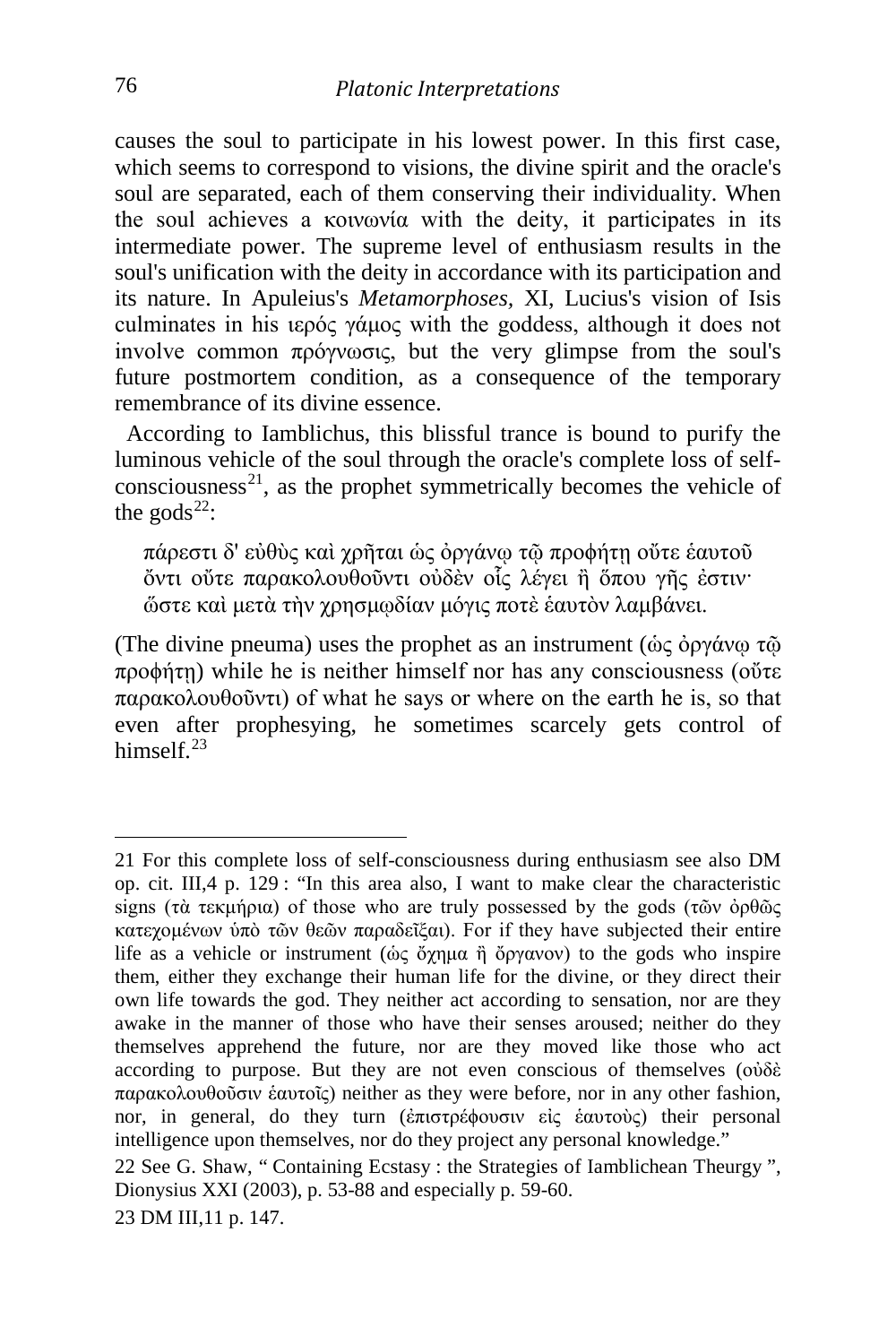This phenomenon has been widely documented by anthropological research on possession cults and trance<sup>24</sup>, which helped us get a better understanding of the mechanisms of divination in the ancient world, especially at Delphi<sup>[25](#page-7-1)</sup>. An interesting parallel has been drawn between hellenic institutional divination and the modern Nechung oracle, Tibet's state oracle<sup>[26](#page-7-2)</sup> who would "collapse into unconsciousness<sup>[27](#page-7-3)</sup>" at the end of his trance. The signs of possession are the same Iamblichus describes<sup>28</sup>. In modern language, they can be described as peculiar

<span id="page-7-3"></span>27 W. Geoffrey Arnott op. cit. p. 155.

<span id="page-7-4"></span>28 See n. 19 ; DM III,4 p. 130-131 : " Here is the greatest evidence: for many, even when fire is applied to them, are not burned, since the fire does not touch them on account of their divine inspiration. And many who are burned do not react, because at this time they are not living the life of an animate being. And some who are pierced with spits have no awareness of it, nor do others who are struck on the back with axes; still others whose arms are cut with knives do not feel it at all. Their actions are in no way human, because what is inaccessible

<span id="page-7-0"></span><sup>24</sup> For a comparative and anthropological approach to this phenomenon, see B.E. Schmidt, *Spirits and Trance in Brazil,* Bloomsbury, 2016 and (with L. Huskinson), *Spirit Possession and Trance : Interdisciplinary Perspectives,*  Bloomsbury, 2010. See also R. Prince (ed.), *Trance and possession states,* R.M. Bucke Memorial Society, Montreal, 1968 ; F.D Goodman *When the spirits ride the Wind : Trance Journeys and other Ecstatic Experiences.* Indianapolis University Press, 1990 ; I.M LEWIS, *Ecstatic Religion : A Study of Shamanism and Spirit possession,* Routledge, London, 2003 (1971).

<span id="page-7-1"></span><sup>25</sup> See L. Maurizio, " Anthropology and spirit possession : a reconsideration of the Pythia's role at Delphi ", Journal of Hellenic Studies, 115 (1995), p. 69-86.

<span id="page-7-2"></span><sup>26</sup> Similar to the *pawo (dpa.'bo)* are the *lha-pa* and *klu-pa,* also possessed by minor divinities of local cults. R. Stein, *Tibetan Civilization,* Faber, London, 1972 p. 188, quoted by H. Sidky, " The State Oracle of Tibet, Spirit Possession and Shamanism ", Numen 58 (2011), Brill, p. 71-99 ; p. 79, writes that " There are mediumistic specialists who incarnate minor deities and belong, in spite of their Lamaist dress, to the nameless religion of the people. These are shepherds, who have on some occasion been "chosen" by a deity and from then on have been able to embody him. They go into a trance and sing, but they only incarnate local gods, gods of the sky (lha) and the underworld (klu), gods of the soil, etc. From these they get their name: lha-pa, klu-pa. " See also W. Geoffrey Arnott, " Nechung : a modern parallel to the Delphic oracle ? ", *Greece & Rome,* vol. 36, p. 152-157 (1989) and H.R.H. Prince Peter of Greece and Denmark, " Tibetan Oracles ", in *Himalayan anthropology: the Indo-Tibetan interface* (James F. Fisher ed.) World anthropology, vol. 35, W. de Gruyter, 1978, p. 287-298 ; T. Ngodup, F. Bottereau-Gardey and L. Deshayes *Nechung, l'oracle du Dalaï-lama*, Presses de la Renaissance, Paris, 2009 ; B. ZOTZ, *Zur europäischen Wahrnehmung von Besessenheitsphänomenen und Orakelwesen in Tibet*, Vienna University, 2010.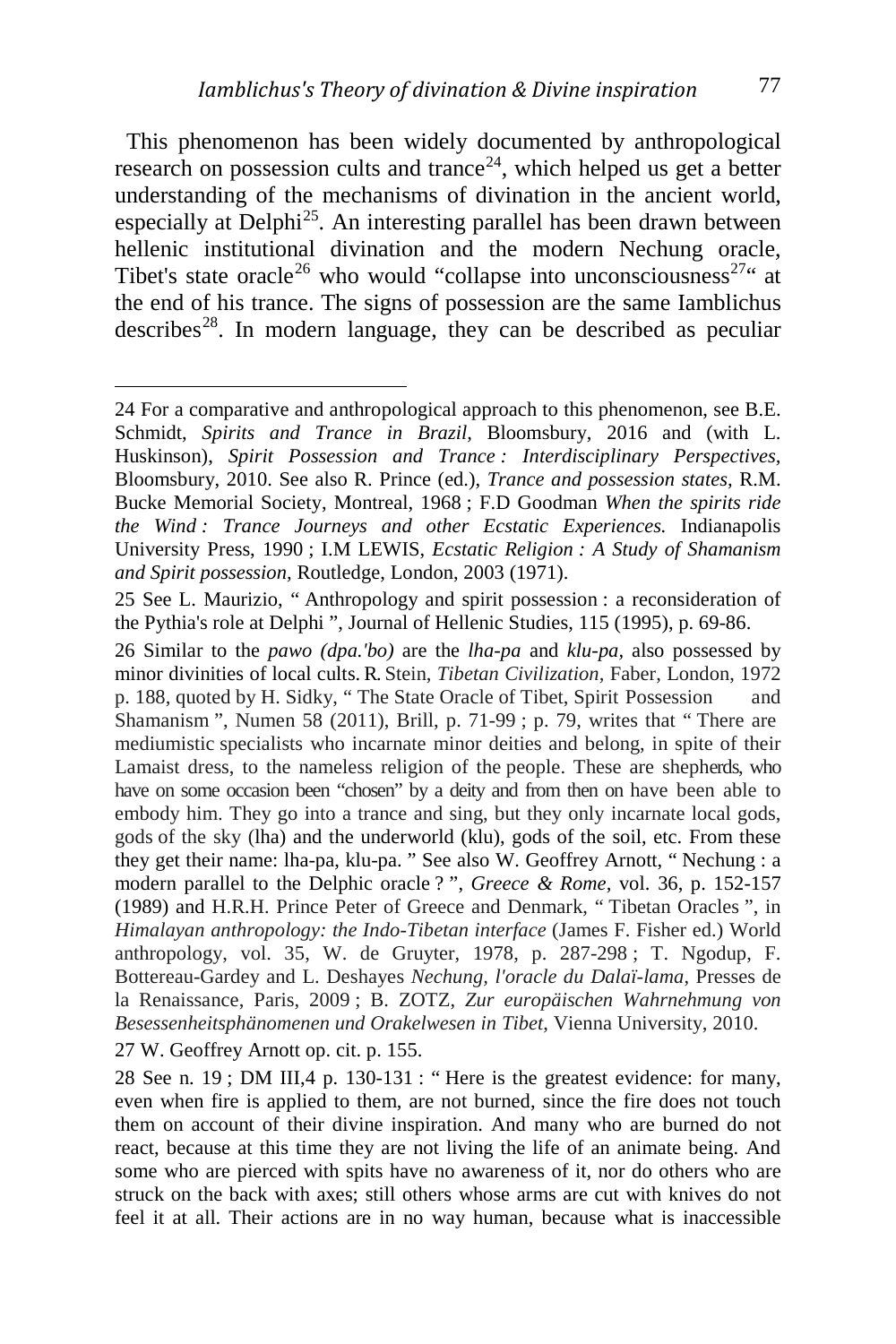movements of the head, hyperventilation and most fascinatingly, a complete change of the facial features, corresponding to their loss of individualy and identity<sup>29</sup>. As Apamea's master puts it, "those who are inspired have no consciousness of themselves<sup>30. (</sup>(οὐ παρακολουθοῦσιν ἑαυτοῖς ἐνθουσιῶντες): they literally, yet temporarily, self-dissolve.

 However, just like Iamblichus would differenciate personal and popular divination from official oracles, modern research differenciates the first category of the *pawo* (*dpa.' bo*) from the Tibetan State Oracle<sup>[31](#page-8-2)</sup>. Iamblichus's description of the oracle's withdrawal from mundane matters is also strikingly similar to that of the Tibetan *kuden*  (receiving body of the god) who sought physical and mental purification several days before each consultation through ritual acts, having "consecrated water poured over his head while mantras were  $chanted$ " $32$ .

καὶ πρὸ τοῦ πίνειν δὲ οὕτως ἀσιτεῖ τὴν ἡμέραν ὅλην καὶ νύκτα, καὶ ἐν ἱεροῖς τισιν ἀβάτοις τῷ πλήθει καθ' ἑαυτὸν ἀνακεχώρηκεν ἀρχόμενος ἐνθουσιᾶν, καὶ διὰ τῆς ἀποστάσεως καὶ ἀπαλλαγῆς τῶν ἀνθρωπίνων πραγμάτων ἄχραντον ἑαυτὸν εἰς ὑποδοχὴντοῦ θεοῦ παρασκευάζει· ἐξ ὧν δὴ εἰς καθαρὰν ἕδραν τῆς ἑαυτοῦ ψυχῆς ἐλλάμπουσαν ἔχει τὴν τοῦ θεοῦ ἐπίπνοιαν, ἀκώλυτόν τε αὐτῇ παρέχει τὴν κατοκωχὴν καὶ τὴν παρουσίαν τελείαν άνεμπόδιστον<sup>[33](#page-8-4)</sup>.

Even before drinking, he fasts the whole day and night, and after becoming divinely inspired, he withdraws by himself to sacred, inaccessible places, and by this withdrawal and separation from human affairs, he purifies himself for receiving the god; and through these means, he has the inspiration of god illuminating

- <span id="page-8-3"></span>32 W. Geoffrey Arnott op. cit. p. 153.
- <span id="page-8-4"></span>33 DM III,11 p. 146-147.

becomes accessible under divine possession: they cast themselves into fire and they walk through fire, and they walk over rivers like the priestess at Kastabala. " For a phenomenological modern approach of trance, see L.C Peters, D. Price-Williams, " A Phenomenological Overview of Trance. " (1983), Transcultural Psychiatric Research Review, 20(1), p. 5-39.

<span id="page-8-0"></span><sup>29</sup> W. Geoffrey Arnott op. cit. p. 154.

<span id="page-8-1"></span><sup>30</sup> Ibid.

<span id="page-8-2"></span><sup>31</sup> Cf. T. Gibson, " Notes on the History of the Shamanic in Tibet and Inner Asia ", Numen vol. 44,1 (1997), p. 39-59.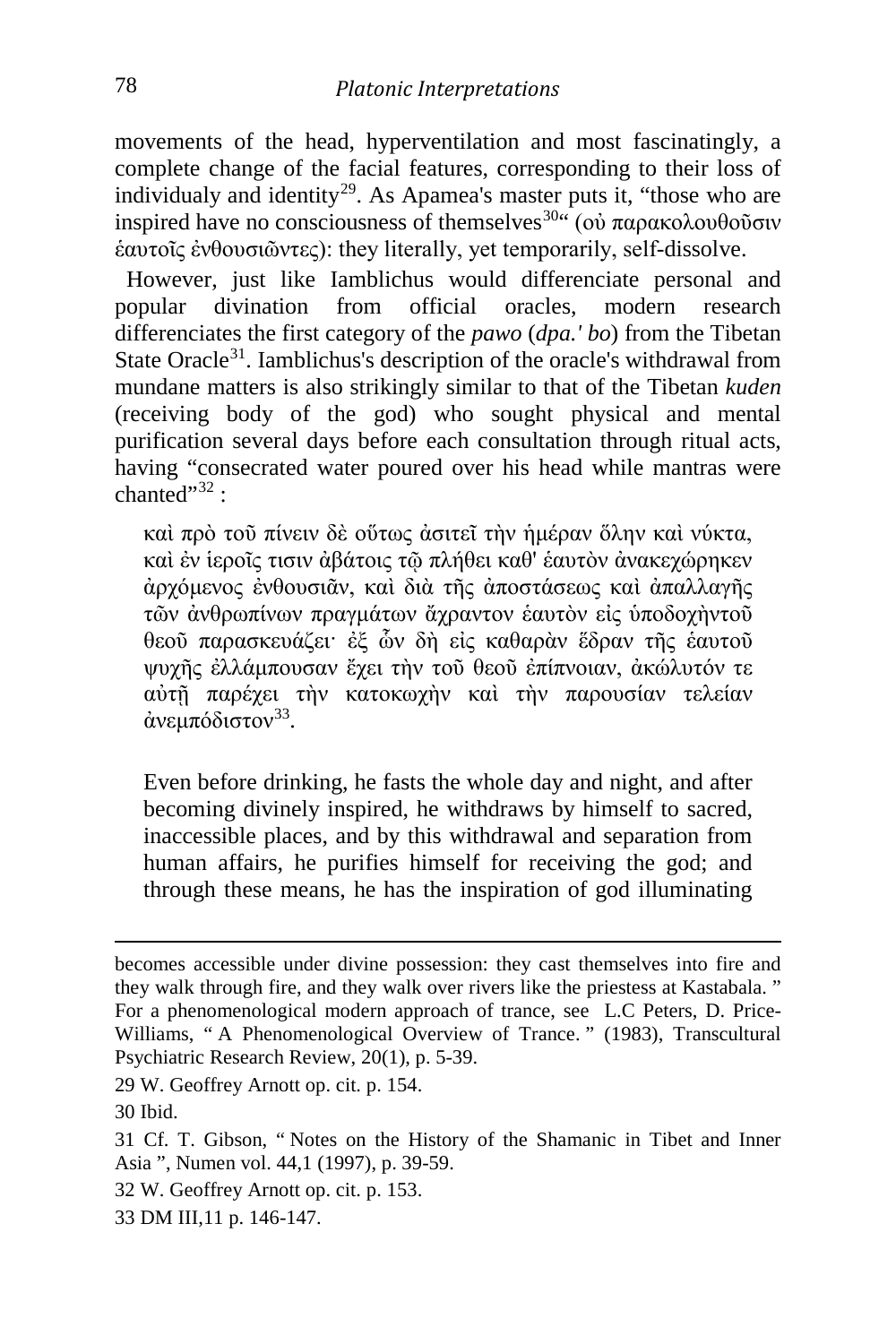the pure sanctuary of his own soul, and providing for it an unhindered divine possession, and a perfect and unimpeded presence.

 This supranoetic state of consciousness, which seems to be paradoxically enough the very dissolution of self-consciousness, needs to be ritually anticipated according to Iamblichus, for the soul to undergo all the levels of being before achieving its final union with the deity.

 In order to strengthen his concordist project of harmonization between all pagan cults<sup>[34](#page-9-0)</sup>, Iamblichus provides them with a common metaphysical ground. When institutional oracles were losing their adepts<sup>[35](#page-9-1)</sup>, Iamblichus tried to rehabilitate them, one by one, insisting on the fact that " foreknowledge and forecasting are not the province of a power exerting sympathetic influence or of something enmeshed in matter and held fast in a specific place and body, but, on the contrary it is characteristic of a power that is freed from all these.<sup>[36](#page-9-2) $\cdot$ </sup> Now that we have introduced Iamblichus's general theory of divination, we shall focus on the case of hydromancy for the theological and metaphysical issues it involves.

<span id="page-9-0"></span><sup>34</sup> If this project is usually associated with Proclus (cf. H.D Saffrey, "Accorder entre elles les traditions théologiques : une caractéristique du néoplatonisme athénien", in *On Proclus and his influence in Medieval Philosophy*, ed. E.P Bos and P.A Meijer, Leiden, 1992, p. 35-50) there are solid arguments that lead us to think of Iamblichus as his forerunner, which concord with the description Julian the Emperor gave of him as "the savior of the whole pagan world". In his *De Mysteriis,* Iamblichus indeed not only asserts that there is a philosophical symphonia between Orpheus, Hermes Trismegistus, Pythagoras and Plato, but also a religious and theologic harmony supported by a common metaphysical system between mystery cults, divination, its two categories (inspired or technical) and their various types (oracles, dream divination, signs interpretation) ; Chaldean theurgy and Egyptian religion.

<span id="page-9-1"></span><sup>35</sup> See K.M Heineman, *The decadence of Delphi : the Oracle in the Second Century AD and Beyond,* London and New-York, 2018 ; in which she attributes the decadence of institutional oracles to the late-antique interest in theological revelations instead of practical and individual predictions. Cf. P. Athanassiadi, "The Fate of Oracles in Late Antiquity: Didyma and Delphi", Δελτίον XAE 15 (1989-1990), Περίοδος Δ'• Σελ. p. 271-278.

<span id="page-9-2"></span><sup>36</sup> DM III,22 p. 177. Οὐ γὰρ συμπαθοῦς δυνάμεως οὐδ' ἐνύλου καὶ κατεχομένης ἔν τινι τόπῳ καὶ σώματι τὸ προγιγνώσκειν τε καὶ προμηνύειν τὸ μέλλον, ἀλλὰ τοὐναντίον τῆς ἀπὸ πάντων τούτων ἀπολελυμένης.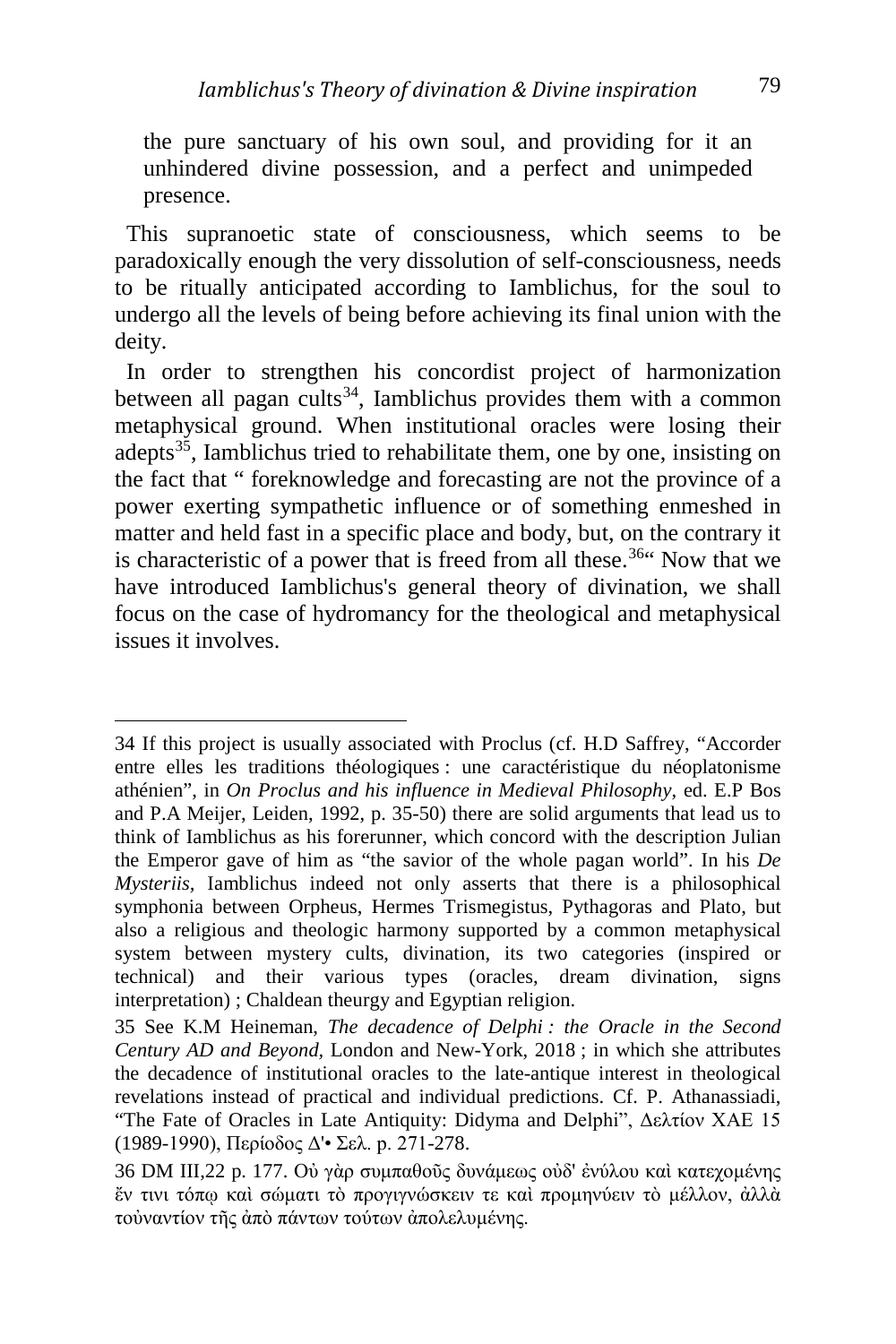### Hydromancy: towards the oracle of Apollo Clarius at Colophon

 It is no coincidence that the first actual and official oracle Iamblichus analyzes is that of Claros in Colophon<sup>[37](#page-10-0)</sup>, on the coast of Ionia, which was best known for its hydromantic tradition. Just like the two Juliani who had achieved a rain miracle during Marcus-Aurelius's military campaign on the Danube, Iamblichus himself seems to have had a specific bond with hydromancy, since we learn through Eunapius that he had performed such a ritual in Gadara's hot springs. As a matter of fact, Iamblichus had summoned there two water genies from the spring bed, Eros and Anteros<sup>[38](#page-10-1)</sup>, a passage written in a hagiographical style which deserves our attention:

As they had decided to head towards Gadara (…), they reached it at the best season of the year. Iamblichus was taking a bath, and so were his disciples, who were still insisting on the same subject. Smiling, Iamblichus told them "I have a religious apprehension to show you my powers, however, this shall happen for you." He therefore asked his disciples to investigate the old name of the two smallest but prettiest springs. When they had fulfilled this command, they said: "Although these

<span id="page-10-0"></span><sup>37</sup> On the oracle of Claros, see L. Robert, "Les fouilles de Claros (1954)", in *Opera minora* VI (1989), p. 523-549; *id.,* "L'oracle de Claros", in C. Delvoye, G. Roux (eds.), *La civilisation grecque de l'Antiquité à nos jours,* Brussels, 1967, p. 306-312 ; A. Busine, " La consultation de l'oracle d'Apollon dans le discours de Jamblique ", *Kernos*, 15, 2002 ; V. Pirenne‐Delforge, " Le sanctuaire de Claros et son oracle ", *Kernos*, 29, 2016 ; J. De la Genière, "Le sanctuaire d'Apollon à Claros, découvertes récentes", Comptes Rendus de l'Académie des Inscriptions et Belles Lettres, 136-1, 1992, p. 195-210 ; C. PICARD, *Éphèse et Claros, recherches sur les sanctuaires et les cultes de l'Ionie du Nord*, B.E.F.A.R., 123, Paris, 1922 and " Un oracle d'Apollon Clarios à Pergame ", Bulletin de Correspondance Hellénique, 46, 1922, p. 190-197 ; H. W. Parke, *The Oracle of Apollo in Asia Minor*, London, 1985; J. Stauber and R. Merkelbach, "Die Orakel des Apollon von Klaros", *Epigraphica Anatolica*, heft 27, 1996, p. 1-53 ; and J.- C. Moretti, " Le temple de l'oracle d'Apollon à Claros " in O. Henry *Premières Rencontres d'Archéologie de l'Institut Français d'Études Anatoliennes - Archéologies et espaces parcourus*, Nov 2010, Istanbul, Turkey. Institut Français d'Études Anatoliennes Georges Dumézil, 1, p.111-128, 2012, Rencontres d'Archéologie de l'IFEA.

<span id="page-10-1"></span><sup>38</sup> Cf. A.-J. Festugière's translation of this episode in H.D Saffrey's edition of the *De Mysteriis,* Belles Lettres, Paris, 2013, p. XXXVII. See also G. Shaw, *Theurgy and the Soul,* op. cit. " Eros and the One of the Soul " p. 118-126 for further discussion of that passage.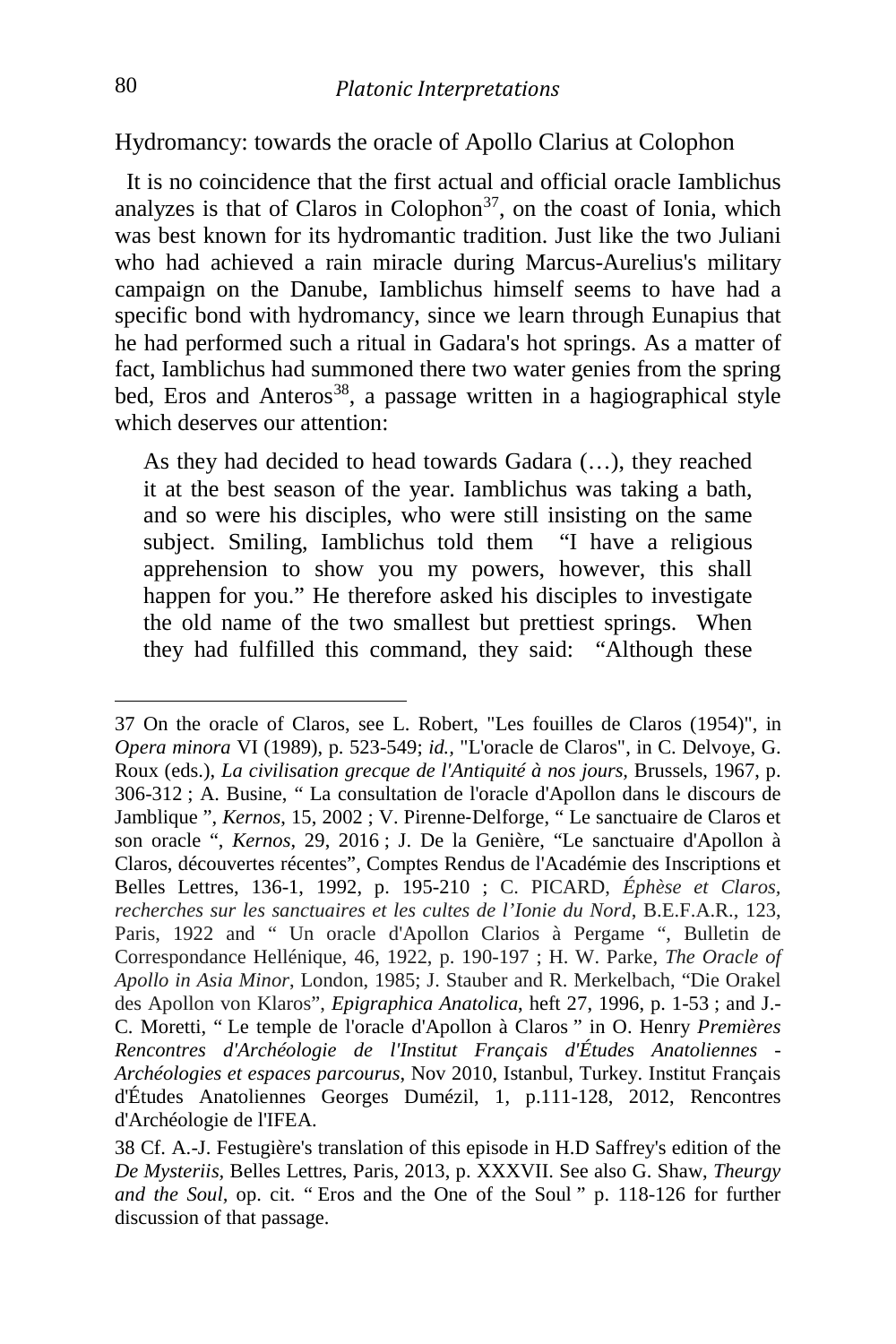people don't know why, they call the first one Eros, and the second Anteros." Iamblichus touched the water with his finger – he was sitting on the side of the spring, where water overflows – after he pronounced a short spell, and invoked in this way a young boy from the depth. His skin was white, he had golden hair (...) and was moderately tall. He looked as if he had just bathed. Facing his disciples' surprise, Iamblichus said: "let's go to the next spring," as he stood up and began walking in a focused way. There, when he had fulfilled the same magical operations, he invoked another Eros similar to the first one in all except that his hair was black and shining like the sun. Together, these two boys were holding him in their arms like they would have behaved with a real father. However he returned each one of them to their own spring, and (…) went away after he bathed.

 Interestingly enough, this is the only testimony we are able to rely on regarding Iamblichus's miracles, although it seemed to have been a magical, and not theurgical operation here, but also an association of Syrian and Greek mythology. Although these two figures seem to belong to Syrian popular religion's genies, one shall not forget that Eros and Anteros are first and foremost Aphrodite's and Ares's sons. According to the *Phaedrus*[39,](#page-11-0) Anteros is nothing but aswered love, the mirror reflection of the lover's feelings. In Eunapius's testimony, both Erotes arise from water, primordial element of indifferenciation, once Iamblichus has invoked them with συνθήματα<sup>40</sup>, sacred words endowed with operative power. This alleged miracle might have been one of the reasons why Apamea's philosopher was revered as ὁ θεῖος Ἰαμβλιχος. Since he was publically recognized as a philosopher able to perform the demiurgical act of differenciation, primeval matter's

<span id="page-11-0"></span><sup>39</sup> Plato, *Phaedrus*, 255e. "It is as if he had caught an eye disease from someone else, but could not identify the cause; he does not realize that he is seeing himself in the lover as in a mirror. So when the lover is near, the boy's pain is relieved just as the lover's is, and when they are apart he yearns as much as he is yearned for, because he has a mirror image of love in him – returned love." (καὶ οὔθ᾽ ὅτι πέπονθεν οἶδεν οὐδ᾽ ἔχει φράσαι, ἀλλ᾽ οἷον ἀπ᾽ ἄλλου ὀφθαλμίας ἀπολελαυκὼς πρόφασιν εἰπεῖν οὐκ ἔχει, ὥσπερ δὲ ἐν κατόπτρῳ ἐν τῷ ἐρῶντι ἑαυτὸν ὁρῶν λέληθεν. Καὶ ὅταν μὲν ἐκεῖνος παρῇ, λήγει κατὰ ταὐτὰ ἐκείνῳ τῆς ὀδύνης, ὅταν δὲ ἀπῇ, κατὰ ταὐτὰ αὖ ποθεῖ καὶ ποθεῖται, εἴδωλον ἔρωτος ἀντέρωτα ἔχων·)

<span id="page-11-1"></span><sup>40</sup> Cf. DM I,12 p. 53 : "The sacred names (ὀνόματα θεῶν) of the gods and the other types of divine symbol (θεῖα συνθήματα) that have the capacity of raising us up to the gods are enabled to link us to them. ", and also I,21 p. 81 ; II,11 p. 115 ; III,14 p. 155 ; III,15 p. 157 ; IV,2 p. 207 ; VI,6 p. 287 ; VIII,1 p. 291.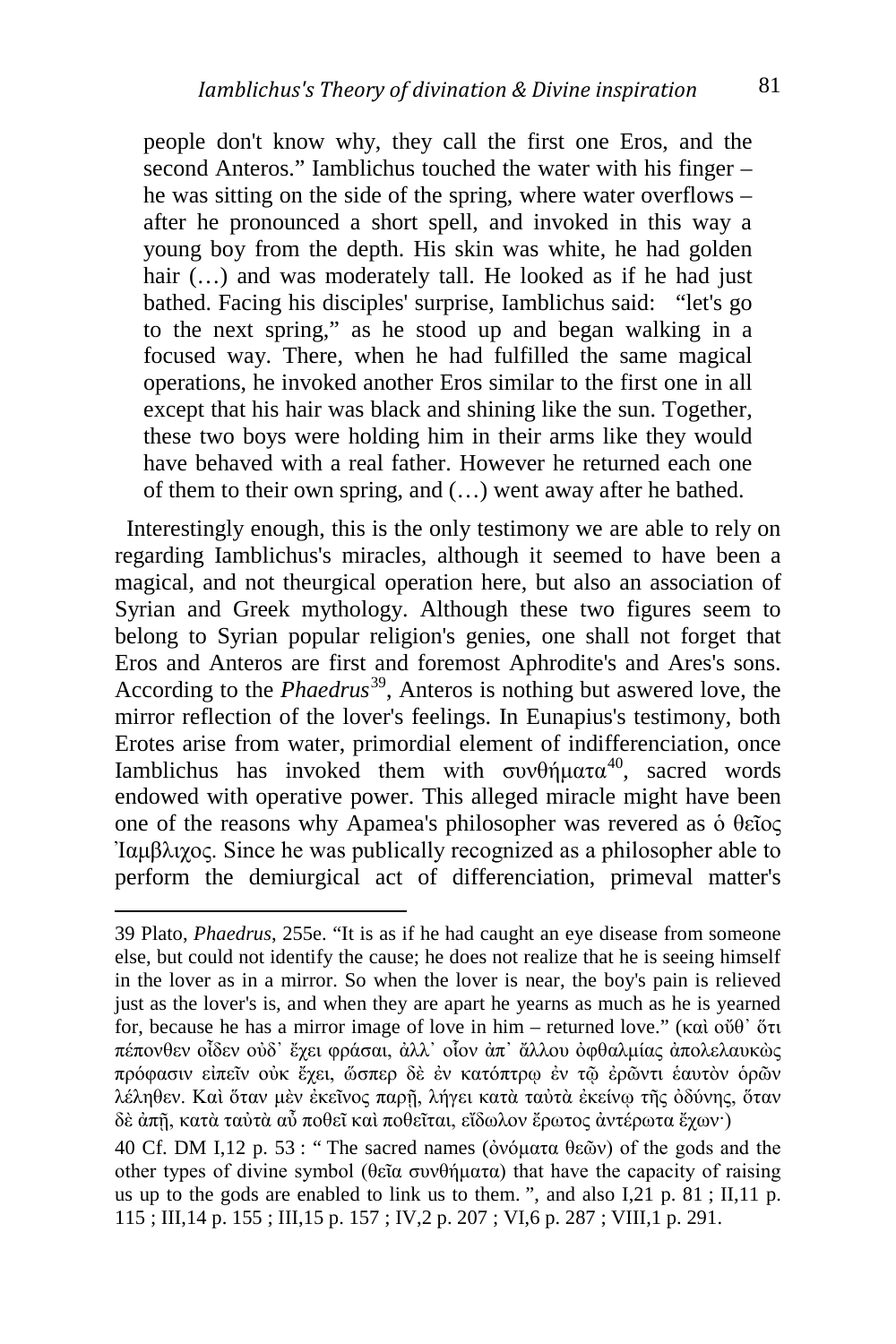reception (χώρα<sup>[41](#page-12-0)</sup>) of two opposite (ἐναντίοι) yet sympathetic forms<sup>42</sup>, Iamblichus would indeed include himself in the priest-king Sampsigerami dynasty who ruled over Emesa. In this magical operation, water seems to contain within itself all virtual δύναμει, while playing the role of a mirror in Eros's fundamental loneliness.

Although it is a  $\pi v \in \mathfrak{g}$  made of immaterial fire<sup>[43](#page-12-2)</sup> which descends upon the prophet, water, along with light in φωτὸς ἀγωγή or φωταγωγία[44,](#page-12-3) seems to be the main natural means of divination in most of the declining official oracles of the Late Roman Empire, which justifies that Iamblichus addresses it:

Τὸ δὴ ἐν Κολοϕῶνι μαντεῖον ὁμολογεῖται παρὰ πᾶσι δι' ὕδατος χρηματίζειν. Εἶναι γὰρ πηγὴν ἐν οἴκῳ καταγείῳ καὶ ἀπ' αὐτῆς πίνειν τὸν προϕήτην ἔν τισι τακταῖς νυξίν, ἱερουργιῶν πολλῶν

<span id="page-12-3"></span>44 DM III, 14 p. 155. According to Dillon, φωταγωγία was a way to make divine beings visible through light shining or water, since higher beings were made of immaterial light, that could reveal itself through water used as a mirror. See PGM IV 955 and 1103. See also E.R Dodds, *The Greeks and the Irrational,* University of California Press, 1951, p. 299 for discussion on that fascinating divinatory tradition that may be related to the *Chaldean Oracles* on the one hand, and to a minoan astronomical ritual on the other hand. A calendar regulator made of an alabaster bowl was embedded in he darkest part of the floor in Knossos's Central Palace Sanctuary, placed such that sunrise in the morning of the equinoxes would shine on the northern side of the of the door and strike the bowl. See M. Blomberg and G. Henriksson, " Minoan Astronomy *"* (p. 1431-1441) p. 1435 in ed. C. N. Ruggles *Handbook of Archeoastronomy and Ethnoastronomy,* Springer, New-York, 2014.

<span id="page-12-0"></span><sup>41</sup> See *Timaeus* 49a–b; 52a for the receptacle as a χώρα that receives and transmits the Forms, and G. SHAW, *Theurgy and the Soul,* Penn State Press, University Park, 1995, p. 55 and E.C. Clarke, *Iamblichus's De Mysteriis : A Manifesto of the Miraculous,* Ashgate Press, 2001, p. 86, n.4 and H. Lewy, op. cit. p. 295-297 for discussion.

<span id="page-12-1"></span><sup>42</sup> See G. SHAW, *Theurgy and the Soul* op. cit. p. 124 for Eros's function in the reunification of the soul as the divine's experience of genuine separation.

<span id="page-12-2"></span><sup>43</sup> DM III, 6 p. 133. Τὸ δὲ μέγιστον ὁρᾶται τῷ θεαγωγοῦντι τὸ κατιὸν πνεῦμα καὶ εἰσκρινόμενον, ὅσον τέ ἐστι καὶ ὁποῖον· μυστικῶς τε πείθεται καὶ διακυβερνᾶται. 'Ορᾶται δὲ καὶ τῷ δεχομένῳ τὸ τοῦ πυρὸς εἶδος πρὸ τοῦ δέχεσθαι· ἐνίοτε δὲ καὶ τοῖς θεωροῦσι πᾶσιν ἔκδηλον γίγνεται, ἤτοι κατιόντος ἢ ἀναχωροῦντος τοῦ θεοῦ· (But it is most important that the spirit descending and entering is seen by the medium, both in its extent and its quality; and that he is mystically obedient to and directed by it. The form of fire is seen by the recipient before the reception; and sometimes it even becomes conspicuous to all the spectators, durng either the descent or the withdrawal of the god.)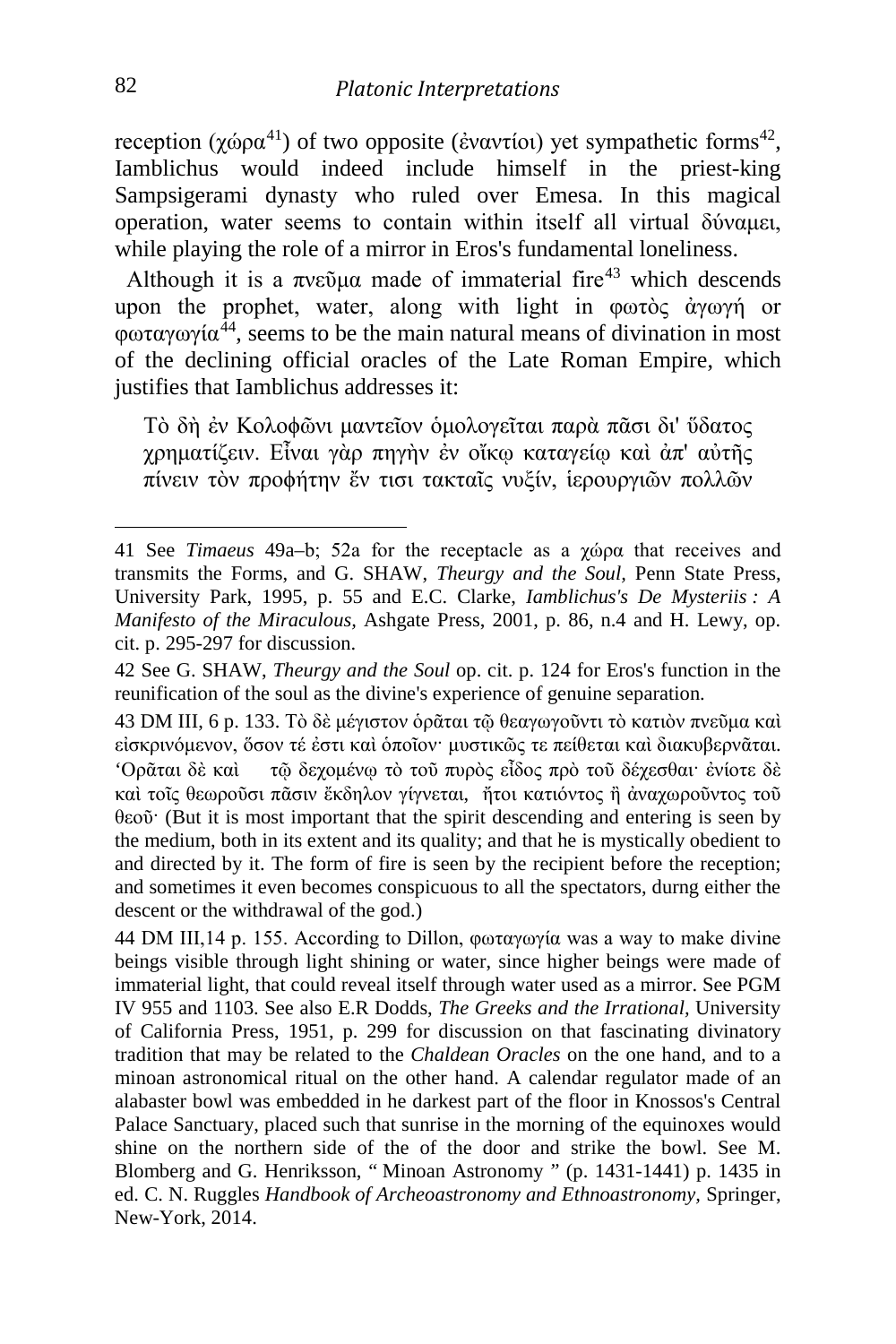γενομένων πρότερον, πιόντα δὲ χρησμῳδεῖν οὐκέθ' ὁρώμενον τοῖς παροῦσι θεωροῖς. Τὸ μὲν οὖν εἶναι μαντικὸν ἐκεῖνο τὸ ὕδωρ αὐτόθεν πρόδηλον· τὸ δὲ πῶς ἐστι τοιοῦτον, οὐκέτ' ἄν, κατὰ τὴν παροιμίαν, πᾶς ἀνὴρ γνοίη· δοκεῖ μὲν γὰρ διήκειν τι δι' αὐτοῦ πνεῦμα μαντικόν· οὐ μέντοι τό γε ἀληθὲς οὕτως ἔχει. Τὸ γὰρ θεῖον οὐ διαπεϕοίτηκεν οὕτω διαστατῶς καὶ μεριστῶς ἐν τοῖς αὐτοῦ μετέχουσιν, ἀλλ' ὡς παρέχον ἔξωθεν καὶ ἐπιλάμπον τὴν πηγήν, πληροῖ δυνάμεως αὐτὴν ἀϕ' ἑαυτοῦ μαντικῆς· οὐ μέντοι τοῦ γε θεοῦ πᾶσά ἐστιν ἡ ἐπίπνοια ἥντινα παρέχει τὸ ὕδωρ, ἀλλ' αὕτη μὲν ἐπιτηδειότητα μόνον καὶ ἀποκάθαρσιν τοῦ ἐν ἡμῖν αὐγοειδοῦς πνεύματος ἐμποιεῖ, δι' ἣν δυνατοὶ γιγνόμεθα χωρεῖν τὸν θεόν.

It is agreed by everyone that the oracle at Colophon prophesies by means of water (δι' ὕδατος χρηματίζειν). There is a spring in a subterranean chamber (πηγὴν ἐν οἴκῳ καταγείῳ), and from it the prophet drinks on certain appointed nights, after performing many preliminary ceremonies, and after drinking, he delivers his oracles, no longer seen by the spectators present (θεωροῖς). That this water has oracular (μαντικὸν) power is immediately obvious. It seems that some prophetic spirit (πνεῦμα μαντικόν) passes through the water; but this is not correct, for the divine does not permeate what partakes in a fragmented and divided manner (διαστατῶς καὶ μεριστῶς), but it is by exercising its power from without (ἔξωθεν), and illuminating the spring, that it fills it with its own prophetic power. Still, not every inspiration that the water gives is from the god, but this only bestows the receptivity and purification (ἐπιτηδειότητα καὶ ἀποκάθαρσιν) of the luminous spirit (αὐγοειδοῦς πνεύματος) in us, through which we are able to receive the god (χωρεῖν τὸν θεόν). But the presence of the god is different from and prior to this, and flashes like lightning<sup>[45](#page-13-0)</sup> from above  $46$ .

<span id="page-13-0"></span><sup>45</sup> For the incorporeal source of light and its relation with fire in Iamblichus, see See H. Lewy op. cit. p. 45 ; 202-203 ; J. Finamore, " Iamblichus on the Light and Transparent ", in *The divine Iamblichus : Philosopher and Man of God,* ed. H.J. Blumenthal and E.G. Clark, London, Bristol Classical Press, 1993, pp. 55-64 and M. Kapstein *The Presence of Light : Divine Radiance and Religious Experience,*  University of Chicago Press, 2004.

<span id="page-13-1"></span><sup>46</sup> *De Mysteriis* III,11 p. 147.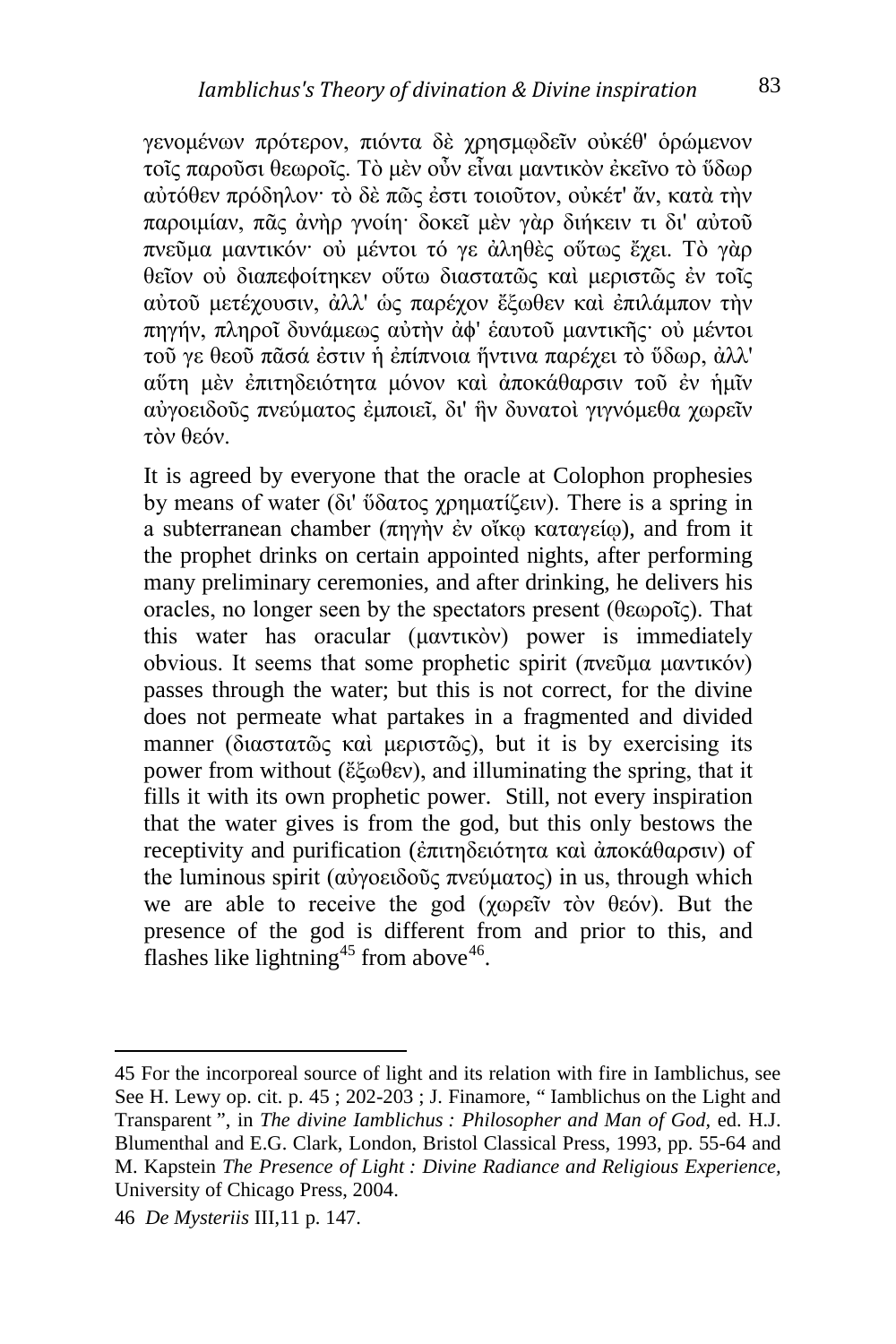The first step of Iamblichus's demonstration is to concede that prophecy indeed occurs through the means of water in Claros, a testimony consistent with Tacitus's description of the oracle<sup>47</sup>. However, if he aknowledges that this water has "oracular power", Iamblichus refuses to assert that it would actually be divinatory in itself.

 As a matter of fact, if he were to accept water's divinatory power, Iamblichus would assert that the causes of divination are natural, and therefore not divine, a hypothesis he needs to dismiss by all means to strenghten paganism's legitimacy. In order to support his claim of a fully supernatural cause in divination, he declares that no  $\pi$ νεῦμα μαντικόν passes through water, before justifying it through his theory of the unity of the divine. To put it otherwise, if the divine  $\pi$ νεῦμα was conducted by water, divine power would be divided and separated. Yet the power of the gods is one according to Iamblichus, and as such, it should act uniformely.

'Αχώριστος μὲν γὰρ οὖσα τῆς ϕύσεως τῶν τόπων καὶ τῶν ὑποκειμένων αὐτῇ σωμάτων ἡ τοιαύτη δύναμις, ἢ προϊοῦσα κατὰ κίνησιν τὴν ἀϕοριζομένην ἀριθμῷ, οὐ δύναται τὰ πανταχοῦ καὶ ἀεὶ προγιγνώσκειν ὡσαύτως· ἀϕειμένη δ' ἀπόλυτος τῶν τόπων καὶ τῶν διαμεμετρημένων τοῖς ἀριθμοῖς χρόνων (ἅτε δὴ κρείττων οὖσα τῶν γιγνομένων κατὰ χρόνον καὶ τῶν ὑπὸ τόπου κατεχομένων) τοῖς πανταχοῦ οὖσιν ἐξ ἴσου πάρεστι, καὶ τοῖς κατὰ χρόνον ϕυομένοις πάντοτε ἅμα σύνεστιν, ἐν ἑνί τε συνείληϕε τῶν ὅλων τὴν ἀλήθειαν διὰ τὴν χωριστὴν ἑαυτῆς καὶ ὑπερέχουσαν οὐσίαν.

Such a power, if inseparable from the nature of places and of bodies subject to it, or preceded by a motion limited by number, cannot know beforehand things everywhere and always in the same manner. But if separate and free from places and times measured by number (since it is superior to things happening in time and held in place) it is equally present with beings wherever they are, and is always at the same time present with those growing in time, and embraces in one the truth of all existing things because of its own separate and superior essence (ύπερέχουσαν οὐσίαν).  $48$ 

<span id="page-14-0"></span><sup>47</sup> In *Ann.* II, 54, Tacitus also reports that the oracle used to go down to a cave before drinking sacred water from a spring.

<span id="page-14-1"></span><sup>48</sup> *De Mysteriis*, III, 12 p. 151.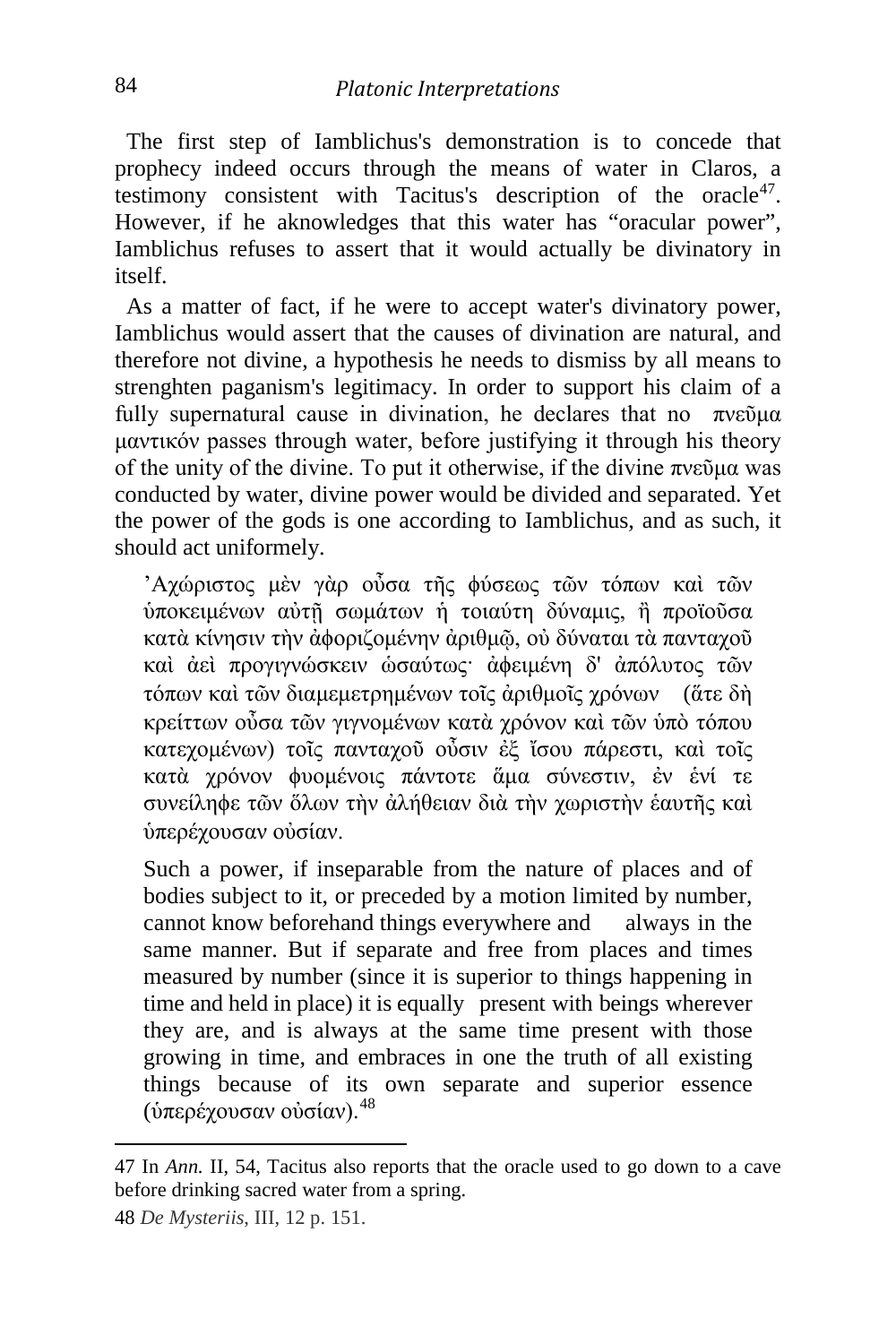Through the case of water in the hydromantic oracle of Colophon, Iamblichus wishes to reconcile two priorities of his metaphysical system : 1) the transcendence of the divine, and 2) its omnipresence and therefore, immanence.

 To that effect, he achieves a *tour de force* in trying to demonstrate the divine's immanence as the very consequence of its transcendence. Although it may first appear as a *contradictio in terminis,* Iamblichus states that the divine "embraces in one the truth of all existing things because of its own separate and superior essence (ὑπερέχουσα οὐσία)"[49.](#page-15-0) Not only does he support that there is no contradiction between these two assumptions, but he also asserts that there is a causal relationship between these two opposed characteristics. If the divine was not transcendent, it would not be able to encompass all existing things from without, Iamblichus argues.

 However, to avoid the weakness of this contradiction Porphyry might have attacked, he has to point it out himself, and make it clear through a clear statement: the divine "both illuminates from without and fills all things". We may find an argument for this statement in the first part of this treatise: according to Iamblichus, the divine is beyond λόγος, and especially διάνοια. Accusing Porphyry of being a rationalist even when it comes to theology – that is to say, a blasphemer, he writes:

σὺ δ' ἔοικας ἡγεῖσθαι τὴν αὐτὴν εἶναι τῶν θείων καὶ τῶν ἄλλων ὁποιωνοῦν γνῶσιν, δίδοσθαί τε ἀπὸ τῶν ἀντικειμένων τὸ ἕτερον μόριον, ὥσπερ εἴωθε καὶ ἐπὶ τῶν ἐν ταῖς διαλέκτοις προτεινομένων· τὸ δ' οὐκ ἔστιν οὐδαμῶς παραπλήσιον· ἐξήλλακται γὰρ αὐτῶν ἡ εἴδησις, ἀντιθέσεώς τε πάσης κεχώρισται.

You, however, seem to think that knowledge of divinity is of the same nature as a knowledge of anything else, and that it is by the balancing of contrary propositions that a conclusion is reached, as in dialectical discussions. But the cases are in no way similar. The knowledge of the gods is of a quite different nature, and is far removed from all antithetical procedure (ἀντιθέσεώς τε πάσης κεχώρισται)<sup>[50](#page-15-1)</sup>.

 Indeed, if the divine, as a hypercosmic reality encompassing the cosmos, exists beyond the aristotelian law of non-contradiction, it can

<span id="page-15-0"></span><sup>49</sup> *De Mysteriis,* III 12 p. 151.

<span id="page-15-1"></span><sup>50</sup> DM I,3 p.15.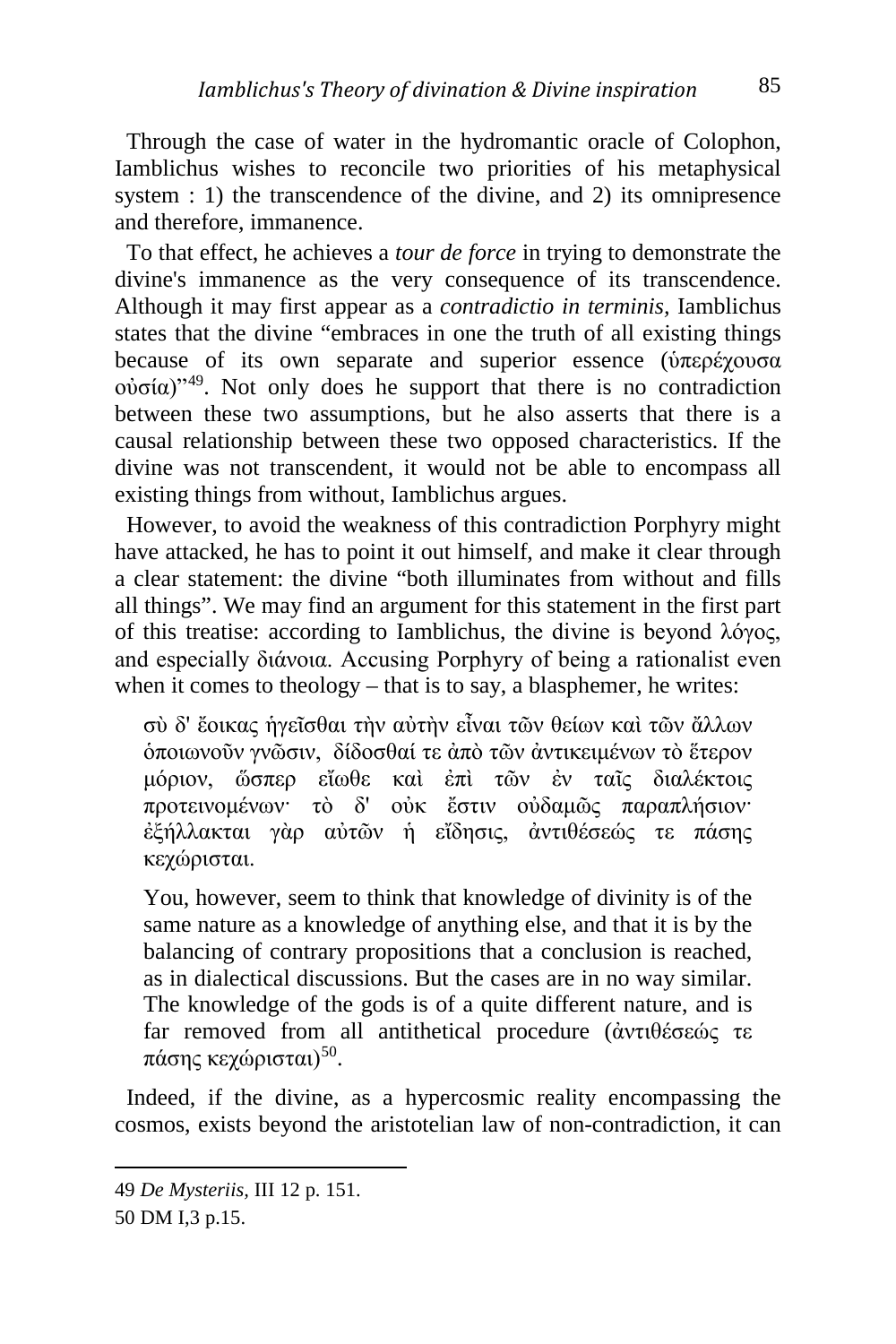be both transcendent and immanent, Iamblichus argues. Moreover, since the gods' oracular power is prior to everything (πρὸ τῶν ὅλων προϋπάρχουσα), all living and non-living beings on Earth shall share in it (μετέχειν).

 In hydromancy's case, Iamblichus intends to solve this dianoetical difficulty by arguing that divine power, whereas it fills all things, "illuminates the spring from without" and "flashes from above" like lighting. And although he aknowledges, just like Plotinus that "the universe is a single living being", and that Earth has recieved a part of the divine, Iamblichus refuses to identify matter with the divine itself. Both matter and nature partake in the divine, without being confused with it, but are nonetheless divinized through μετουσία. Furthermore, if no part of the soul remained above, nature has logically to be the very first step of theurgical ascent.

 This doctrine justifies the religious use of natural elements in both theurgical rituals and μαντική, because both respect the laws of cosmological συμπάθεια. Since water partakes in the divine, as everything in nature, it is used in divination without threatening it of becoming a natural phenomenon.

 This Iamblichean concept of nature understood as a receptacle of the divine, just as it is a receptacle of the forms, justifies his view of a simultaneously transcendent and immanent noetic principle. For if the divine was only transcendent, nature would be deprived of it, and so would we, forever unable to achieve our souls' union with superior principles or beings - locked in an earthly prison.

## Bibliography

### Epigraphy

L. Robert, *Opera Minora Selecta : épigraphie et antiquités grecques,* vol. VI,A.M. Hakkert, Amsterdam, 1989.

### **Editions**

#### Apuleius

*Metamorphoses (The Golden Ass),* vol. II: books 7-11, ed. J.A Hanson, Loeb Classical Library, 1989.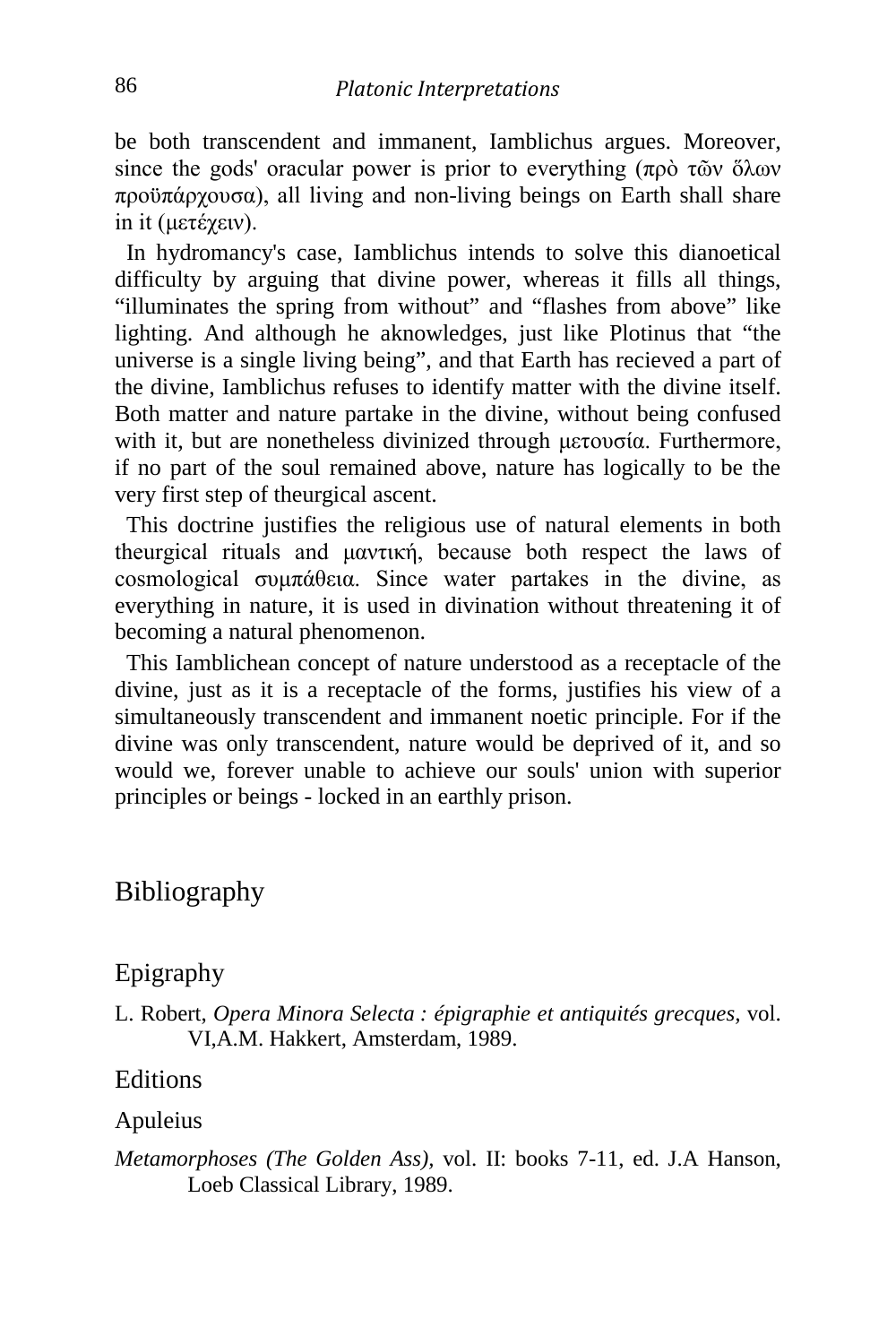### Chaldean Oracles

- R. Majercik, *The Chaldean Oracles: Text, Translation and Commentary,*  Brill, 1989.
- E. Des Places and A.-P. Segonds, *Oracles chaldaïques*, Belles Lettres, Paris, 2003 (1971).

#### Iamblichus

- *De Anima,* ed. and trans. J. Dillon and J. Finamore, Brill, Leiden, 2002.
- *De Mysteriis,* Society of Biblical Literature, Atlanta, 2003, ed. J. Dillon's, E.C Clarke and J.P Hershbell.
- *De Mysteriis (La Réponse à Porphyre),* ed. H.D. Saffrey and A.-P. Segonds, Paris, Belles Lettres, 2003.
- *Iamblichus, the Platonic Commentaries,* ed. J. Dillon, Prometheus Trust, 2009.

### Plutarch

*Moralia,* vol. V. *Isis and Osiris. The E at Delphi. The Oracles at Delphi No Longer Given in Verse. The Obsolescence of Oracles*, ed. F.C. Babbitt, Loeb Classical Library, 1936.

#### Proclus

*The Elements of Theology,* ed. E.R Dodds, Clarendon Press, 1992 (1934).

#### Tacitus

*Histories. Books 4-6. Annals: books 1-3.* Loeb Classical Library, 1931.

#### Secondary sources

- C. Addey, *Divination and Theurgy in Neoplatonism,* Ashgate, p. 221-222, 2014.
- P. Athanassiadi, "The Fate of Oracles in Late Antiquity: Didyma and Delphi", Δελτίον XAE 15 (1989-1990), Περίοδος Δ'• Σελ. p. 271- 278.
- -------- *Dreams, Theurgy and Freelance Divination: The Testimony of Iamblichus,* The Journal of Roman Studies, Vol. 83 (1993).

#### -------- *Païens et chrétiens dans un âge d'angoisse,* Belles Lettres, 2010.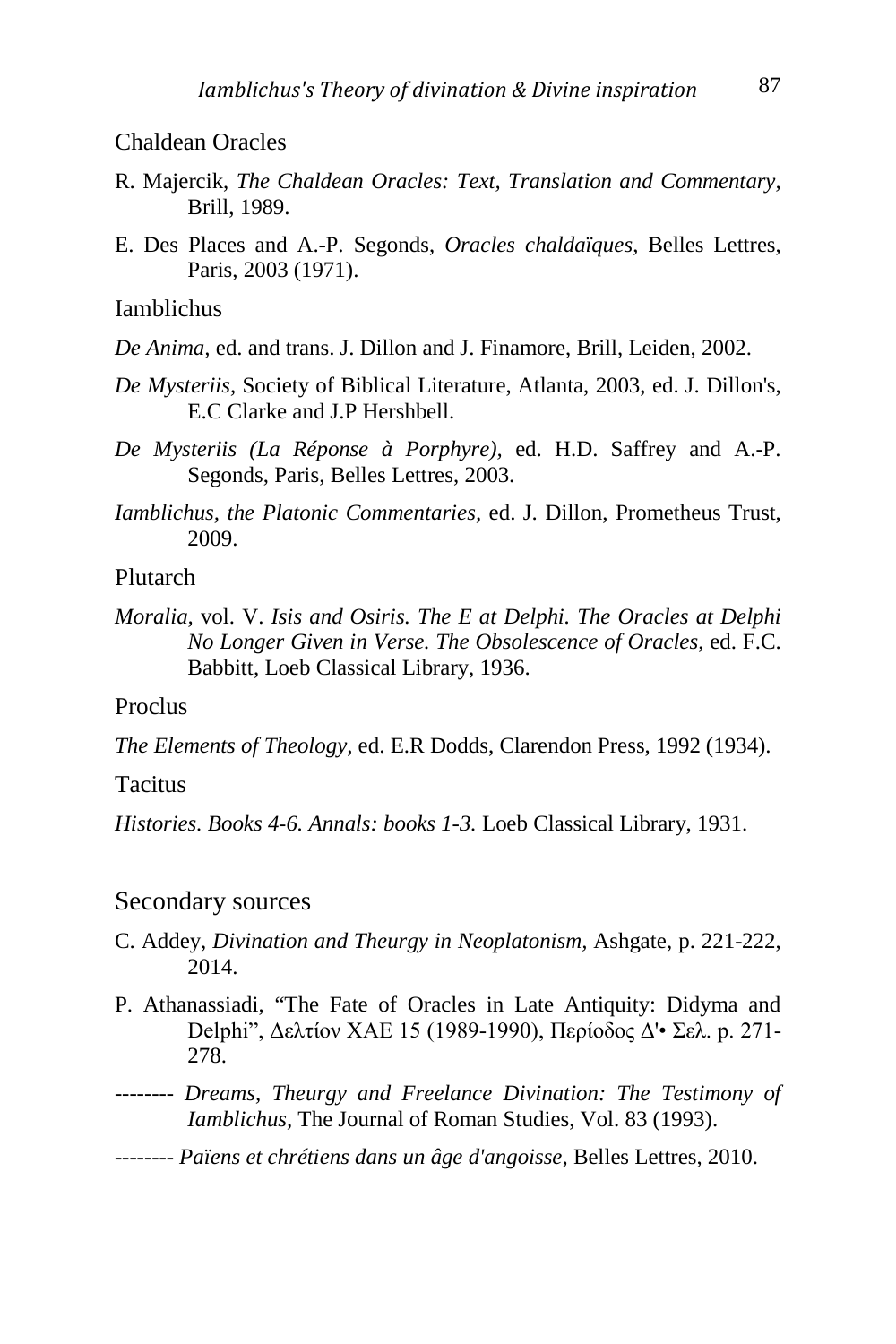- W. Burkert, *Antike Mysterien, Funktionen und Gehalt*. C. H. Beck, Munich, 1987.
- A. Busine, "La consultation de l'oracle d'Apollon dans le discours de Jamblique", *Kernos*, 15, 2002.
- -------- *Paroles d'Apollon. Pratiques et traditions oraculaires dans l'Antiquité tardive (Iiè-IVè siècle),* Leiden and Boston, Brill, 2005.
- E.C. Clarke, *Iamblichus's De Mysteriis: A Manifesto of the Miraculous,*  Ashgate Press, 2001.
- J. de la Genière, "Le sanctuaire d'Apollon à Claros, découvertes récentes", Comptes Rendues de l'Académie des Inscriptions et Belles Lettres, 136-1, 1992, p. 195-210.
- C. Delvoye, G. Roux (eds.), *La civilisation grecque de l'Antiquité à nos jours,* Brussels, 1967.
- J. Dillon, *The Middle Platonists*. Cornell University Press, Ithaca, 1977.
- E.R. Dodds, *The Greeks and the Irrational,* University of California Press, 1951
- A.-J. Festugière, *La Révélation d'Hermès Trismégiste,* Belles Lettres, 2014 (1944-1954).
- J. Finamore, *The divine Iamblichus: Philosopher and Man of God,* ed. H.J. Blumenthal and E.G. Clark, London, Bristol Classical Press, 1993.
- -------- *Iamblichus and the Theory of the Vehicle of the Soul,* The American Philological Association, 1985.
- M. Kaptsten, *The Presence of Light: Divine Radiance and Religious Experience,* University of Chicago Press, 2004.
- W. Geoffrey Arnott, "Nechung": a modern parallel to the Delphic oracle?", *Greece & Rome,* vol. 36, p. 152-157 (1989).
- T. Gibson, "Notes on the History of the Shamanic in Tibet and Inner Asia", Numen vol. 44,1 (1997), p. 39-59.
- F.D Goodman *When the spirits ride the Wind: Trance Journeys and other Ecstatic Experiences.* Indianapolis University Press, 1990.
- K.M Heineman, *The decadence of Delphi: the Oracle in the Second Century AD and Beyond,* London and New-York, 2018.
- I.M Lewis, *Ecstatic Religion: A Study of Shamanism and Spirit possession,* Routledge, London, 2003 (1971).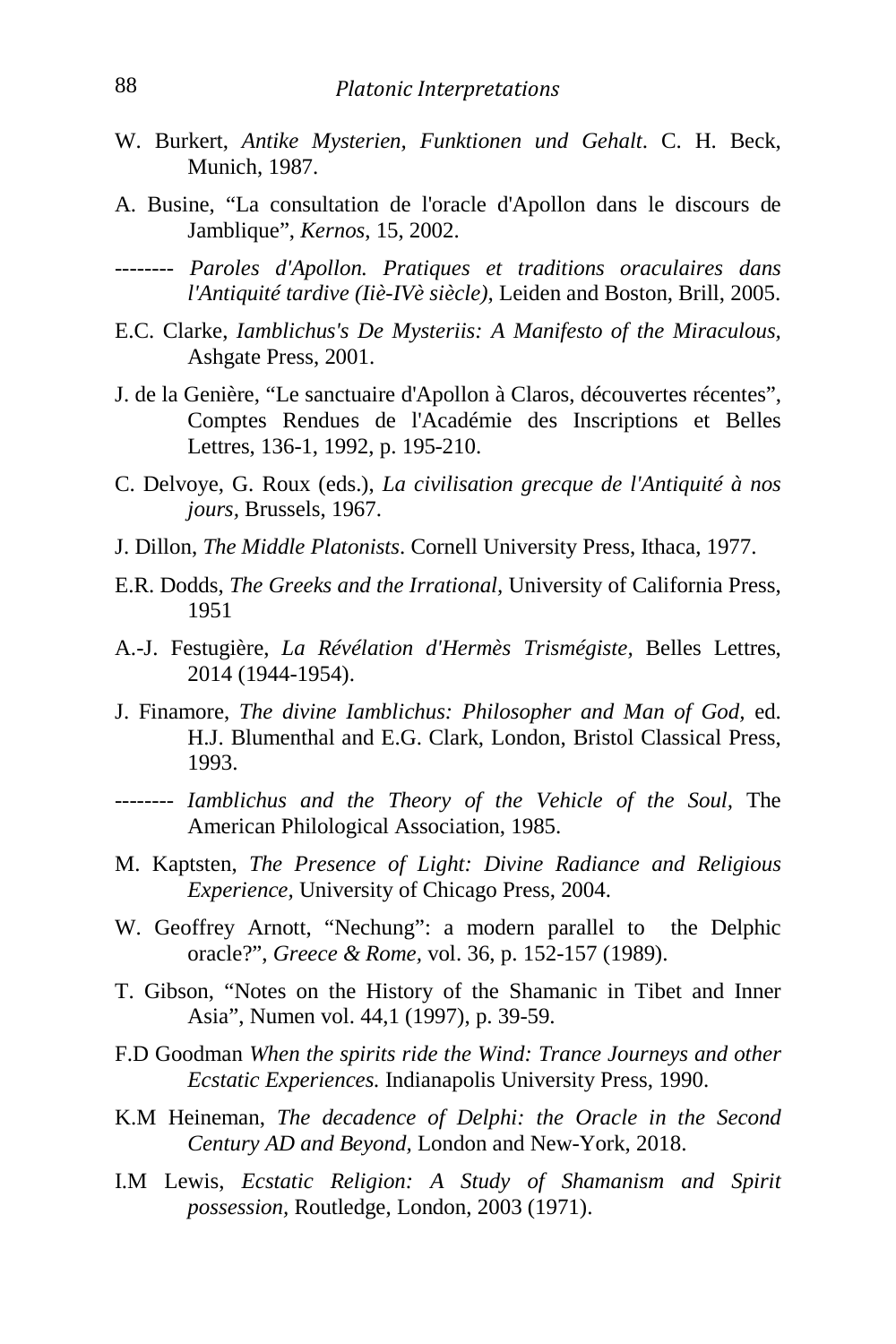- H. Lewy, *Chaldean Oracles and Theurgy,* ed. M. Tardieu, Institut d'Etudes Augustieniennes, 2011 (1956).
- L. Maurizio, "Anthropology and spirit possession: a reconsideration of the Pythia's role at Delphi", Journal of Hellenic Studies, 115 (1995), p. 69-86.
- J.-C. Moretti, "Le temple de l'oracle d'Apollon à Claros" in O. Henry *Premières Rencontres d'Archéologie de l'Institut Français d'Études Anatoliennes - Archéologies et espaces parcourus*, Nov 2010, Istanbul, Turkey.
- T. Ngodup, F. Bottereau-Gardey and L. Deshayes *Nechung, l'oracle du Dalaï-lama*, Presses de la Renaissance, Paris, 2009.
- H. W. Parke, *The Oracle of Apollo in Asia Minor*, London, 1985.
- R. Pettazzoni, "Les mystères Grecs et les religions à mystères de l'Antiquité" in *Cahiers d'Histoire Mondiale*, II, p. 303-312.
- C. Picard, *Éphèse et Claros, recherches sur les sanctuaires et les cultes de l'Ionie du Nord*, B.E.F.A.R., 123, Paris, 1922.
- -------- "Un oracle d'Apollon Clarios à Pergame", Bulletin de Correspondance Hellénique, 46, 1922, p. 190-197.
- V. Pirenne-Delforge, "Le sanctuaire de Claros et son oracle", *Kernos*, 29, 2016, p. 465-467.
- R. Prince (ed.), *Trance and possession states,* R.M. Bucke Memorial Society, Montreal, 1968.
- C. N. Ruggles, *Handbook of Archeoastronomy and Ethnoastronomy,*  Springer, New-York, 2014.
- G. Shaw, *Theurgy and the Soul,* Penn State Press, University Park, 1995.
- G. Shaw, "Containing Ecstasy: the Strategies of Iamblichean Theurgy", Dionysius XXI (2003), p. 53-88.
- B.E. Schmidt, *Spirits and Trance in Brazil,* Bloomsbury, 2016 and (with L. Huskinson), *Spirit Possession and Trance : Interdisciplinary Perspectives,* Bloomsbury, 2010.
- J. Stauber and R. Merkelbach, "Die Orakel des Apollon von Klaros", *Epigraphica Anatolica*, heft 27, 1996, p. 1-53.
- R. Stein *Tibetan Civilization,* Faber, London, 1972 p. 188, quoted by H. Sidky, "The State Oracle of Tibet, Spirit Possession and Shamanism", Numen 58 (2011), Brill, p. 71-99.